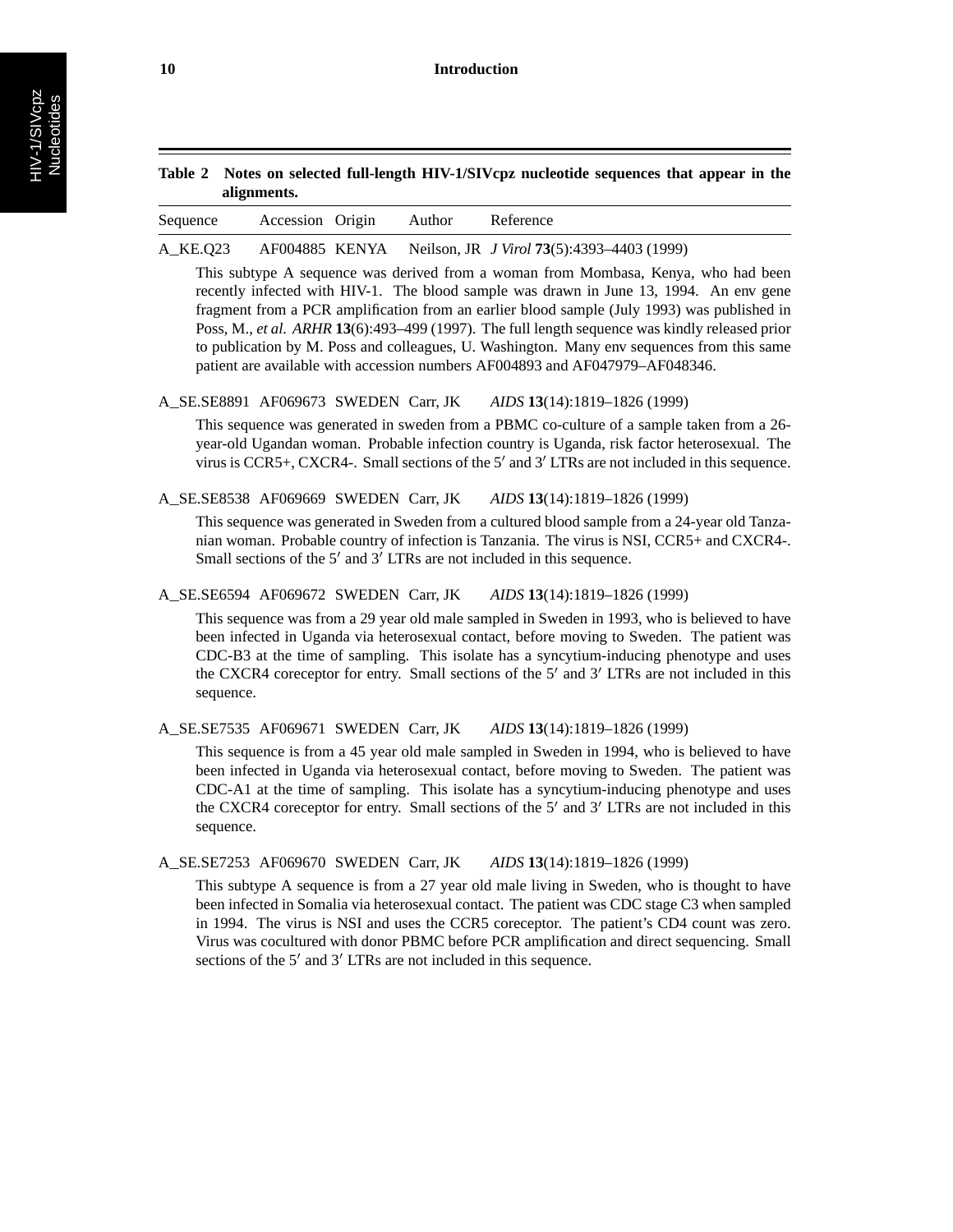**Table 2 (cont.)**

| Sequence    | Accession Origin | Author   | Reference                           |
|-------------|------------------|----------|-------------------------------------|
| A SE.SE8131 | AF107771 SWEDEN  | Carr. JK | <i>AIDS</i> 13(14):1819–1826 (1999) |

This subtype A sequence is from a 32 year old female living in Sweden, who is thought to have been infected in Uganda via heterosexual contact. The patient was CDC stage C3 when sampled in 1995. The virus is SI and can use both the CCR5 and CXCR4 coreceptor. Virus was cocultured with donor PBMC before PCR amplification and direct sequencing. Small sections of the 5' and 3' LTRs are not included in this sequence.

## A\_UG.U455 M62320 UGANDA Oram, JD *ARHR* **6**(9):1073–1078 (1990)

This sequence is from the 1985 Ugandan isolate U455. It was cloned in phage, and has defective env, vpr, and vpu. The env ORF in this sequence is interrupted by an in-frame stop codon beyond the COOH end of the V5 region. This sequence clusters with subtype A HIV-1.

A\_UG.92UG037 U51190 UGANDA Gao, F *J Virol* **70**(3):1651–1657 (1996)

This sequence is from a complete genome PCR amplified from proviral DNA. The patient was a 31 year old asymptomatic female from Entebe, Uganda. See also U09124, U09127. 92UGO37 is one of a set of three complete genomes from a study linking the HIV-1 epidemic in the heterosexual population in Thailand to an A/E recombinant. It is obtained through the WHO Global Programme on AIDS (WHO Network, *ARHR* **10**(11) :1327–1343 (1994)) and comes from an asymptomatic 31-year old female from Entebbe, Uganda; she had not taken any anti-retroviral therapy prior to sampling. The risk factor for infection was heterosexual contact. The isolate 92UGO37 was established and propogated by short term cocultivation with normal donor lymphocytes and then the near full length genome was PCR amplified and sequenced. 92UGO37 is subtype A. An LTR sequence is available under accession number U51287 and an additional env/nef sequence with accession number U09127. There is an inframe stop codon in pol at position 3144 in this clone. The isolate from which this sequence was derived is NSI and uses CCR5 or CCR8 (Bjorndal, A., *et al., J Virol* **71**(10):7478–87 (1997) and Rucker, J., *et. al., J Virol* **71**(12):8999–9007 (1997). See also Gao, F., *et al., J Virol* **70**(10):7013-7029 (1996). This sequence was kindly made available prior to publication, and is now published (Gao F., *et al., J Virol* **72**(7):5680–5698 (1997)). Biotypes were determined by MT-2 syncytium assay; however, both syncytium-inducing (SI) and non-syncytium-inducing (NSI) variants may be present in the viral "swarm" for each isolate. Recent studies indicate that NSI isolates contain predominantly CCR5-using variants while most SI isolates contain both CXCR4 (SI) and CCR5 (NSI) variants. Some SI isolates may contain dual-tropic variants that use both CXCR4 and CCR5 co-receptors. The isolate 93UG037 is available from the NIH AIDS Reagent program, and is NSI R5.

## B\_AU.MBC200 AF042100 AUSTRALIA Oelrichs, RB *ARHR* **14**(9):811–4 (1998)

Isolate MBC200. Date of sample and source of isolation:18/3/1986, Melbourne, Australia. Biological source:Peripheral blood co-cultured with donor PBMC by the Victorian Infectious Diseases Reference Laboratory. The patient was a Caucasian homosexual male, diagnosed with AIDS in December 1985 at which time the T4:T8 ratio was 0.2. Virus isolation:Biological cloning by three rounds of limiting dilution in donor PBMC. Sequencing:Derived directly from the biologically cloned isolate. Hirt supernatant DNA was obtained from low-passage number donor PBMC culture and sequence derived from overlapping PCR products. All open reading frames are intact and the nucleic acid sequence clusters within subtype B in p17, pol, env and nef. Viral phenotype:Produces high levels of syncytia in PBMC and MT-2 cells. Grows well in Jurkat cells and primary macrophages (Kiernan,R. *ARHR* **6**(6):743–752)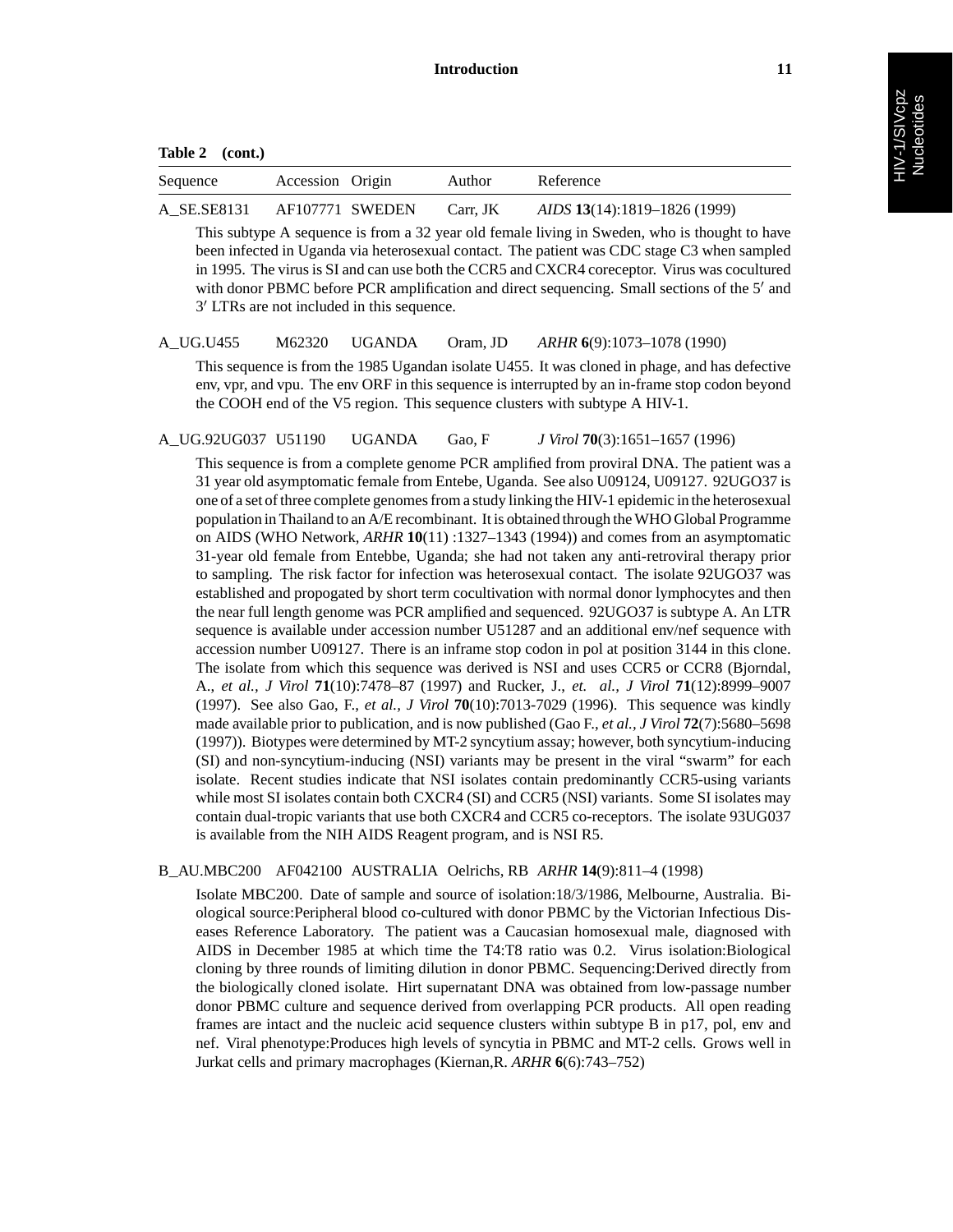| $\sim$<br>Accession<br>Origin<br>eference<br>Author<br>Sequence |
|-----------------------------------------------------------------|
|-----------------------------------------------------------------|

B\_AU.MBC925 AF042101 AUSTRALIA Oelrichs, RB *ARHR* **14**(9):811–4 (1998)

Isolate MBC925. Date of isolation:15/5/1987, Melbourne, Australia. Biological source:Cerebrospinal fluid cultured with donor PBMC by the Victorian Infectious Diseases Reference Laboratory. The patient was a Caucasian homosexual male, diagnosed with AIDS in October 1986. Neurological symptoms were present. In December 1986 the T4:T8 ratio was 0.14. The patient died in May 1987. Virus isolation:Biological cloning by three rounds of limiting dilution in donor PBMC. Sequencing:Derived directly from the biologically cloned isolate. Hirt supernatant DNA was obtained from low-passage number donor PBMC culture and sequence derived from overlapping PCR products. All open reading frames are intact and the nucleic acid sequence clusters within subtype B in p17, pol, env and nef. Viral phenotype:Non-syncytium inducing in PBMC. The virus does not replicate in MT-2 cells or Jurkat cells. Good growth in primary macrophages.

## B\_CN.RL42 U71182 CHINA Graf, M *ARHR* **14**(3):285–288 (1998)

RL42 was isolated from an asymptomatic IVDU, infected by needle sharing, in Dehong prefecture of Yunnan province South of China. This is near the Laos and Thailand golden drug triangle. The isolate was generated by Prof. Dr. Shao Yiming from the Chinese Academy of Preventive Medicine, Beijing, China. This sequence is of the Thai B' subtype (a subset of subtype B), which is the most prevalent subtype of HIV-1 found in the Yunnan province of Southwest China.

B\_DE.HAN U43141 GERMANY Sauermann, U *ARHR* **6**(6):813–823 (1990)

Isolate HAN2 was isolated from a 39 year old homosexual German patient with AIDS related complex, in 1986. This patient died from complications of AIDS in 1987. HAN2 was highly cytopathic in MT-2 T cell line, it was able to productively infect MT-4, H9 or Jurkat cell lines. Genomic DNA from infected MT-2 cells was used to prepare a lambda phage genomic library. Two full-length clones, HAN2/2 and HAN2/3 were purified. HAN2/3 was used for DNA sequencing, and has a defective env gene.

## B\_DE.D31 U43096 GERMANY Kreutz, R *ARHR* **8**(9):1619–1629 (1992)

The patient from which this virus is derived, has never been well described. It is only shown as HIV1-D31 in figure 3 of the paper. The complete genome has been sequenced.

B\_ES.89SP061 AJ006287 SPAIN Olivares, I *ARHR* **14**(18):1649–1651 (1998)

This sequence was generated from a melocular clone. This clone in turn was derived from a biological clone out of a co-cultured sample from a 4-year-old boy who was presumably infected via his mother, who was a Spanish intravenous drug user. The sample was taken in 1989; the infection date is unknown. The virus is subtype B, the clone has the SI phenotype but does not display the 'SI-indicating' mutations in the V3 loop.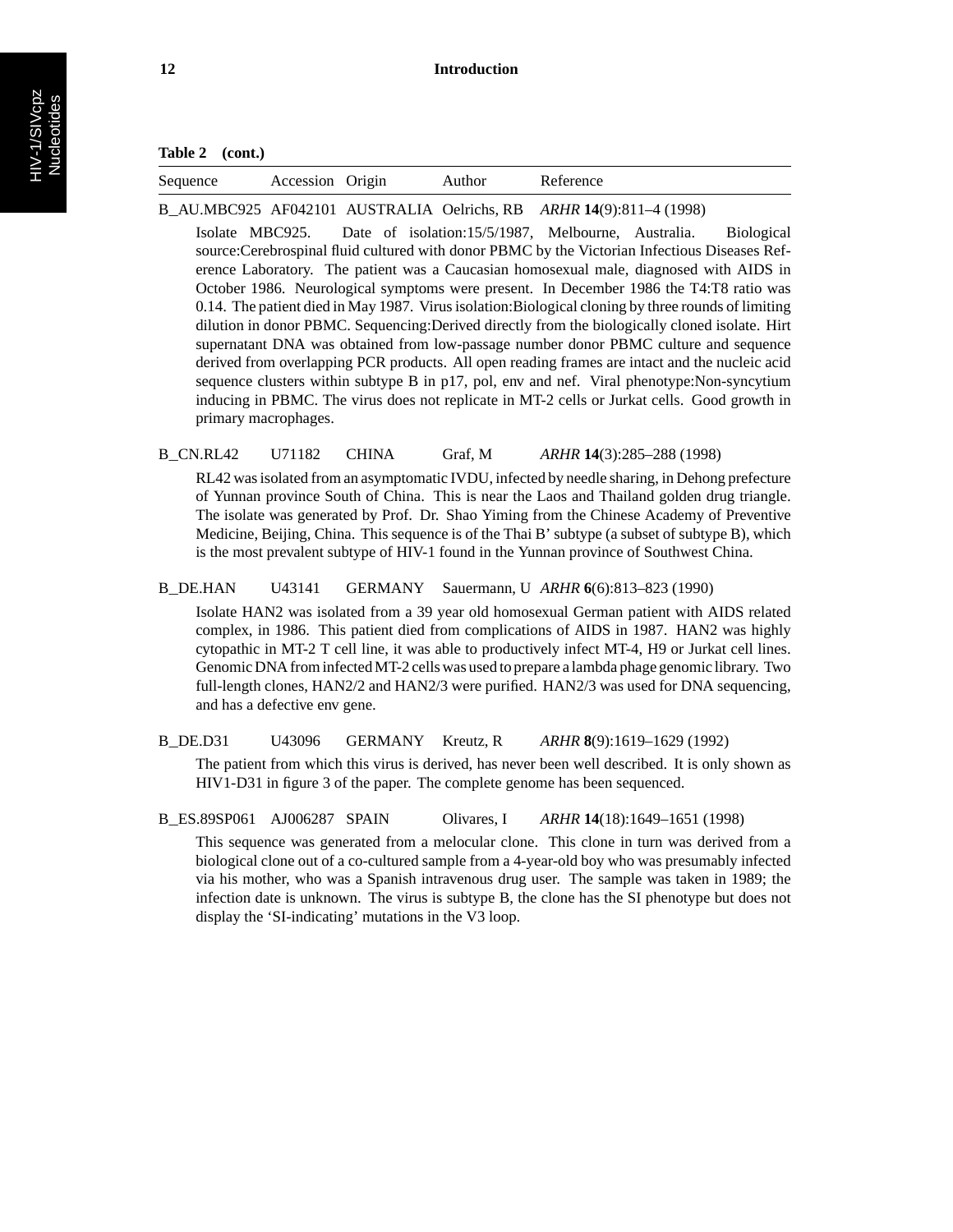## **Table 2 (cont.)**

|  | Sequence | Accession<br>Origin |  | erence |  |
|--|----------|---------------------|--|--------|--|
|--|----------|---------------------|--|--------|--|

B\_FR.HXB2 K03455 FRANCE Wong-Staal, F *Nature* **313**(6000):277–284 (1985)

This sequence was from provirus cloned in lambda phage and is derived from the IIIB isolate related to LAI. This clone has been extensively studied. sites; tat mRNA and other transcript boundaries. Sequence for [25] kindly provided in computer-readable form by L.Ratner, 19- AUG-1986. The HXB2R sequence is being used as a reference genome for all the HIV entries because it has been derived from a demonstrably infectious clone. Hence not all of the 'sites' references above were concerned with this isolate. Since the earliest appearance of this sequence in the HIV database and in GenBank (prior to the 1987 publication of [3]), the 5 LTR appears to have been derived from BH10 rather than HXB2. With this corrected version, the 3'LTR only is shown with annotation of differences from [1] so as to facilitate coordination with [3] and with the latest information on splice sites. Revisions were made by [5], [6], and [7] with approval of the principal author of [3]. These affect restriction site analyses, in particular upstream of the gag cds start and in the envelope cds; the latter affect the RRE sequence at 7266. Many of the revisions bring the HXB2 sequence closer to the BH10 sequence, yet these were the differences receiving the greatest attention in [3]. Possibly mutation has occurred in the sub-cloning and outgrowth, or possibly the more recent HXB2 subclones are BH10 contaminants. Be that as it may, HXB2 clones currently in use have a sequence most closely approximated by the sequence below. For a full comparison of the IIIb/LAV sibling sequences, see Part III. 2 additional changes to the sequence of HIVHXB2R were made per MarvinReitz (personal correspondence), 6/91:the "t" at site 8383 was changed to "c", and the "g" at site 8427 was changed to "a". The vpU cds not annotated below do not possess a start codon in the normal position (bases 5608 to 5610; "ACG"). Schwartz *et al., J. Virol.* **64**: 2519–2529, state that HXB2 does not produce vpU protein (it remains an infectious clone). The minimal continuous RRE (CAR) of 204 nt is defined by [7] to start at coordinate 7327. Dr. Seth Pincus *et al.* [8] report a single base deletion after codon 686 of the envelope gene in an "E variant" set of clones, which results in premature termination of translation and the production of a truncated gp160, causing a marked decrease in the expression of envelope on the surface of the infected cell. This sequence is from the French isolate LAI (formerly BRU) which is also referred to as IIIB. (Wain-Hobson85). Also see:(Alizon86), (Lukashov95b) and (Wain-Hobson91). GenBank accession numbers K02013, L23090–L23103, X01762, L48380–L48399, M64178–M64223, M64406–M64415 and M64768–M64775, AF033819. Other sequences which are of this type include:PV22, K02083; MFA, M33943 (Stevenson90); un-named, Z11530; BH8, K02011; BH10, M15654; TH4, L31963; MCK1, D86068; PM213, D86069; F12CG, Z11530; and HXB, K03455, M38432, M64775 and M14100. The variation of the IIIB isolate in culture was studied by (Lockey96), GenBank accession numbers U54647, U54649, U54651, U54653, U54655, U54657, U54659, U54665, U54667, U54681, U54683, U54685 and U54689. The variation of IIIB/LAI in 9 years of infection in a chimpanzee has been studied by Fultz et al. unpublished, GenBank accession numbers U56866–U56883 and U56888–U56899. The IIIB/LAI isolate of HIV-1 has also been extensively studied in cases such as the infected lab worker. See for example (Reitz94), (Pincus94) U12030–U12055. The tropism of isolates from the lab worker for primary PBMCs and failure to grow in T-cell lines was localized to the V3-loop by Lishan Su et al.(Su97). Recombinant virus pNL4-3, with envelope from LAI(BRU) and gag-pol from NY5 has also been studied:(Adachi86) GenBank accession number M19921, (Duensing95) GenBank accession number L42371 and (Salminen95) GenBank accession number U26942. Other GenBank entries with IIIB-LAI sequences can be found in the patented sequences section and in the cloning vector section (for example U19867 and A00647)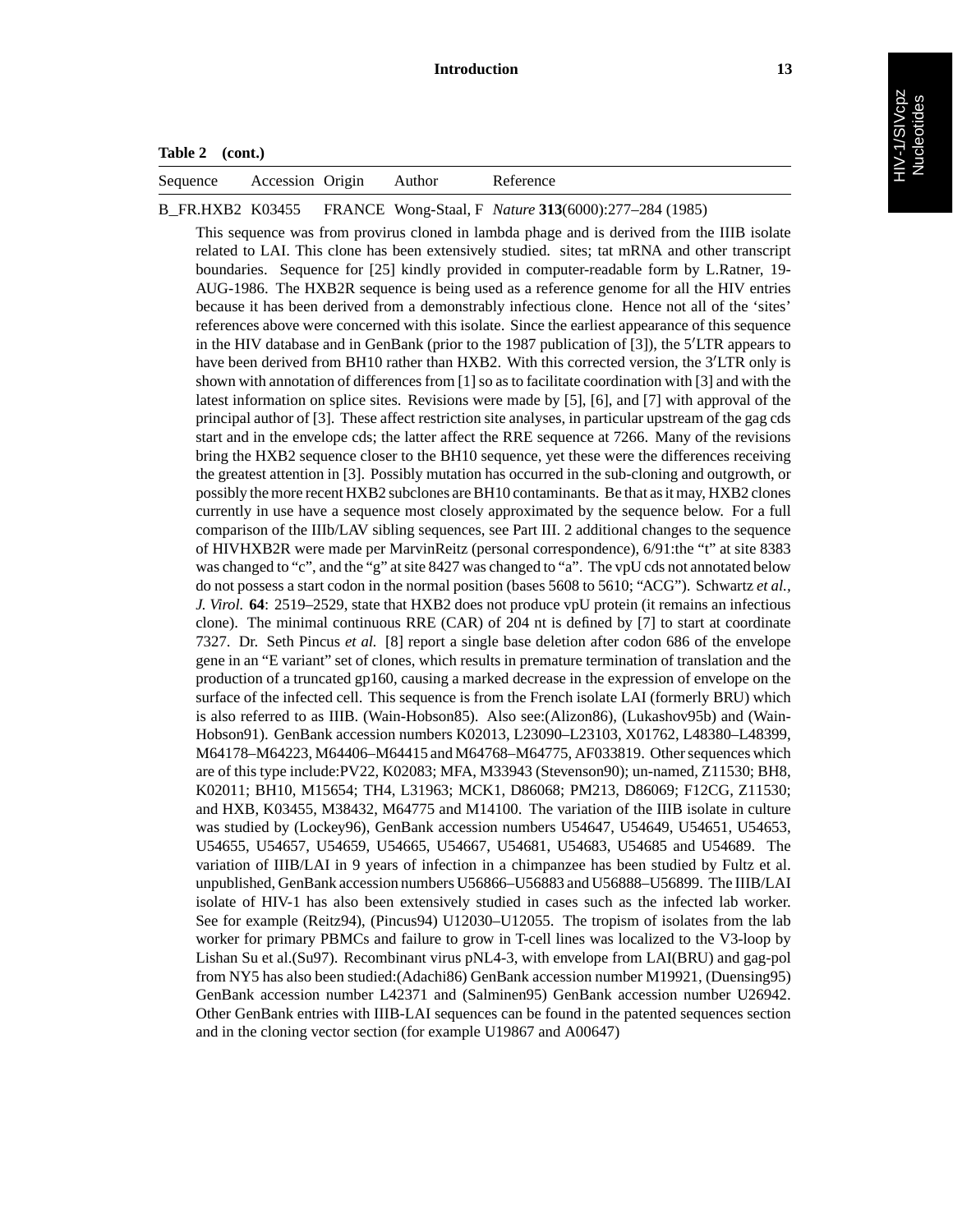| <b>Table 2</b> | (cont.) |
|----------------|---------|
|----------------|---------|

| Sequence | Accession Origin | Author  | Reference                 |
|----------|------------------|---------|---------------------------|
| B GA.OYI | $M26727$ GABON   | Huet, T | AIDS 3(11):707-715 (1989) |

This sequence is derived from the Gabonese isolate OYI, designated elsewhere as isolate 397, was obtained from a healthy HIV-1 infected individual presenting an atypical Western Blot. This sequence is from a lambda phage clone, the cloned provirus being functionally defective. The vpu gene does not have a start codon. Phylogenetic analysis reveals that the sequence is closely related to the North American isolate SF2 and the European virus HAN (across the genome). This is the first report of a virus from Africa that clusters with North American rather than Zairean viruses: OYI and SF2 differ by approximately 7% in envelope. The single  $C \rightarrow S$  substitution at residue 22 of the OYI tat protein renders it inactive, but may not account for the avirulence of the virus. Sibling sequences for OYI(397) are available (see the 1989 HIV Database Compendium page I-A-181).

B\_GB.MANC U23487 UNITED KINGDOM Zhu, T *Nature* **374** (6522): 503– 504 (1995)

Kindly provided in electronic form by Dr. David Ho, Aaron Diamond AIDS Research Center, New York City, (212)-725-0018. This sequence ostensibly represents HIV-1 captured by PCR amplified from the 1959 sample "Manchester sailor" kidney tissue (see Corbitt. G., *et al., Lancet* **336**:51 (1990)). The sequence of the complete genome is available, and it is indistinguishable from contemporary subtype B HIV-1 sequences in phylogenetic analysis. This information together with the observation that additional tissue samples were HIV PCR negative, suggests that the HIV clone that came from MANC kidney sample was very likely to be a contemporary clinical contaminant. The sequence was assembled from multiple PCR amplified fragments. All reading frames in this sequence are intact.

B\_GB.CAM1 D10112 UNITED KINGDOM McIntosh, AA Unpublished (1991)

This sequence is from the British isolate CAM1. It has a defective vpu gene. McIntosh A, and Karpas A, Thesis (1991), Cambridge University, England. GenBank accession numbers D10112, D00917

B\_NL.3202A21 U34604 NETHERLANDS Guillon, C *ARHR* **11**(12):1537–1541 (1995) This sequence is from a complete genome of a macrophage tropic, NSI clone, from an isolate taken from the PBMC of a patient who was in transition from NSI to SI phenotype bulk phenotype. An SI isolate from the same patient has also been completely sequenced, ACH320.2A.1.2 The patient, isolates and phenotype of the molecular clones are described in Groenink, M., *et al., J Virol* **65**:1968–1975 (1991)

| B TW.TWCYS AF086817 TAIWAN |                   | Huang, LM | Unpublished |
|----------------------------|-------------------|-----------|-------------|
|                            | Province of China |           |             |

This as-yet unpublished sequence contains a frameshifting single-base insertion in the pol gene, at 3203-3209 where a run of 7 "A"s should have only 6.

| B US.SF2 | K02007 | UNITED STATES | Sanchez-    | <i>Science</i> <b>227</b> (4686): 484– |
|----------|--------|---------------|-------------|----------------------------------------|
|          |        |               | Pescador, R | 492 (1985)                             |

This sequence is from an infectious phage clone from the US isolate ARV-2. ARV-2/SF2 was isolated from the PBMC of a patient with oral candidiasis after co-culture with mitogen stimulated PBMCs, (Levy, J., *et al., Science* **225**:840–842, (1984)). It is a standard reference strain, and has been used for vaccine studies. The isolate SF2 is available from the NIH AIDS Reagent program, and is SI R5X4.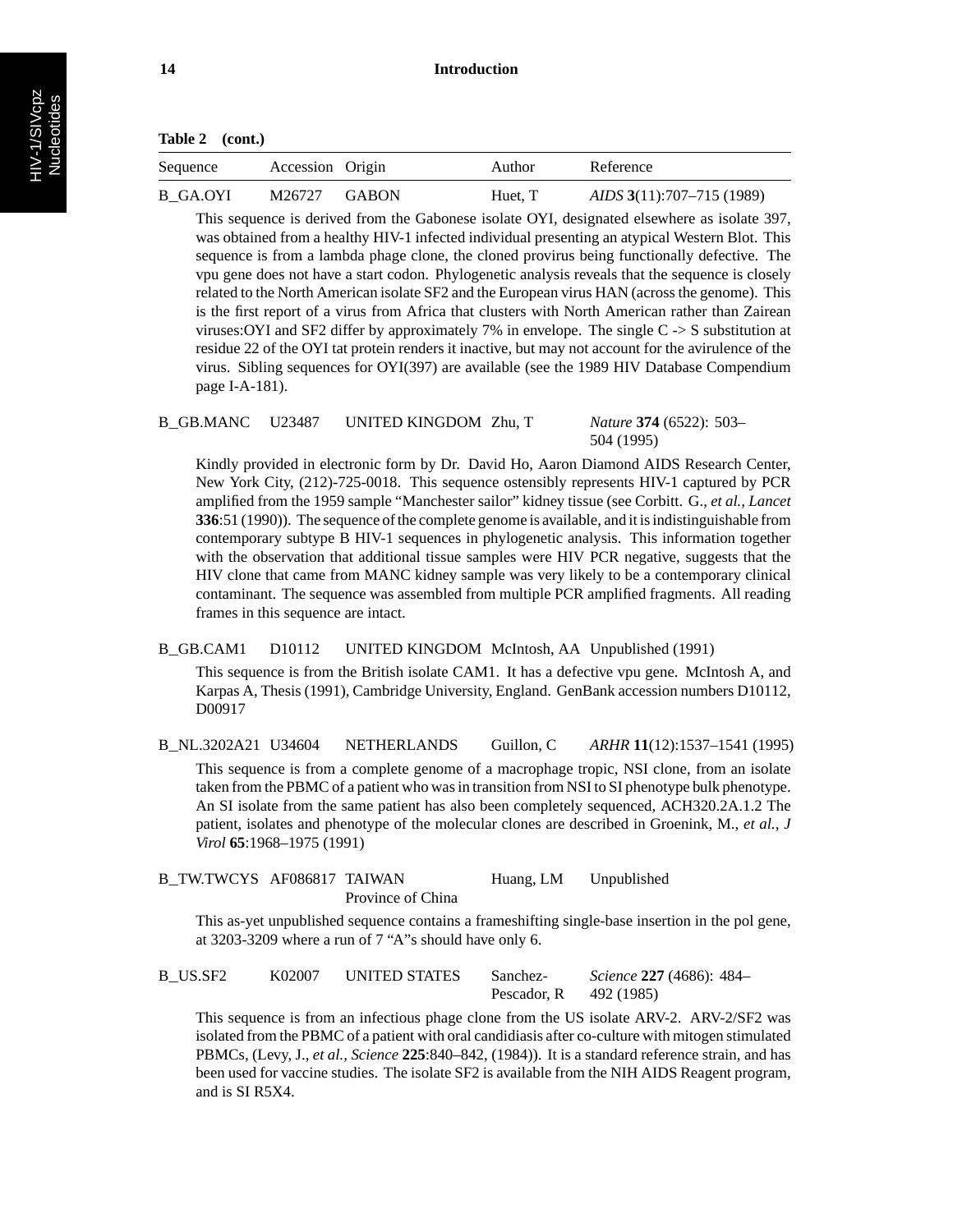| Sequence   | Accession Origin |                                   | Author | Reference                      |
|------------|------------------|-----------------------------------|--------|--------------------------------|
| B US.DH123 |                  | AF069140 UNITED STATES Shibata, R |        | J Virol 69(7):4453–4462 (1995) |

The DH12 isolate has been extensively charachterized. It is dual-tropic, using CCR3, CCR5 and CXCR4 coreceptors. Chimeric molecular clones with the macrophage-tropic AD8 isolate have been made, showing that either V1-V2 or V3 regions of env from DH12 can confer the ability to use CXCR4 onto AD8. The DH12 isolate was passaged in human and chimpazee PBMCs prior to cloning. A complete genome sequence is available. See also GenBank accession number AF069139.

## B\_US.NY5CG M38431 UNITED STATES Willey, RL *PNAS USA* **83**(14):5038– 5042 (1986)

This sequence is from the 1984 New York T-cell tropic isolate NY5. It was cloned in lambda phage and is not replication competent. It has a defective vpu gene due to the loss of the start codon. Supernatant DNA extracted from A3.01 cells infected with the NY5 HIV isolate stock was digested with EcoRI and cloned into lambda WESB. The insert is an EcoRI permuted single LTR clone and was then transferred into pBR322. See also GenBank accession number K03346, for an env sequence of this isolate. A computer readable copy of this sequence was kindly provided by Chuck Buckler, 01-NOV-1988.

## B\_US.AD8 AF004394 UNITED STATES Theodore, TS *ARHR* **12**(3):191–194 (1996)

AD8 is a molecular clone that was replication competent after reconstruction. It has a defective vpu due to the loss of the start codon. It was derived from the macrophage tropic isolate AD87, which in turn was isolated from ADA, described in Westervelt, P., *et al., PNAS* **88**:3097–3101 (1991). The pAD8 HIV-1 was originally cloned as an EcoRI permuted linear DNA from a 1 LTR circle. It was converted to a 2 LTR infectious clone as described [1]. The sequence presented begins at the 5' end of the LTR and continues through the HIV-1 sequences followed by the vector sequences. The 225 bases at the  $3'$  end represent a duplication of bases  $8851,9075$ produced during the construction of the two LTR provirus. The original AD8 clone had a defective vpu gene containing a valine codon instead of an initiator methionine. A functional vpu gene was constructed by changing the valine codon at 6058 to one for the initiator methionine by oligonucleotide-directed mutagenesis. Macrophage tropic. Subtype B. Other receptors defined for this isolate are:CCR3, GPR15, STRL33, CCR8. Second receptor usage for this isolate was defined by Choe *et al, Cell* **85**:1135 (1996), Farzan *et al., J Exp Med* **186**:405 (1997) and Rucker *et al, J Virol* **71**(12):8999–9007 (1997). WARNING:Observed phenotype may not correspond with sequence. Further coreceptor usage data was obtained by Choe *et al J Virol* **72**(3):2509–2515 (1998) by subcloning regions of the env gene from a dual-tropic HIV-1 (isolate DH12) into the AD8 clone. The isolate ADA-M is available from the NIH AIDS Reagent program, and is NSI R5.

## B US.WCIPR9018 U69591 UNITED STATES Fang, G Unpublished (1996)

This subtype B sequence is from a sample taken in 1990. No information is available about the patient or properties of the virus.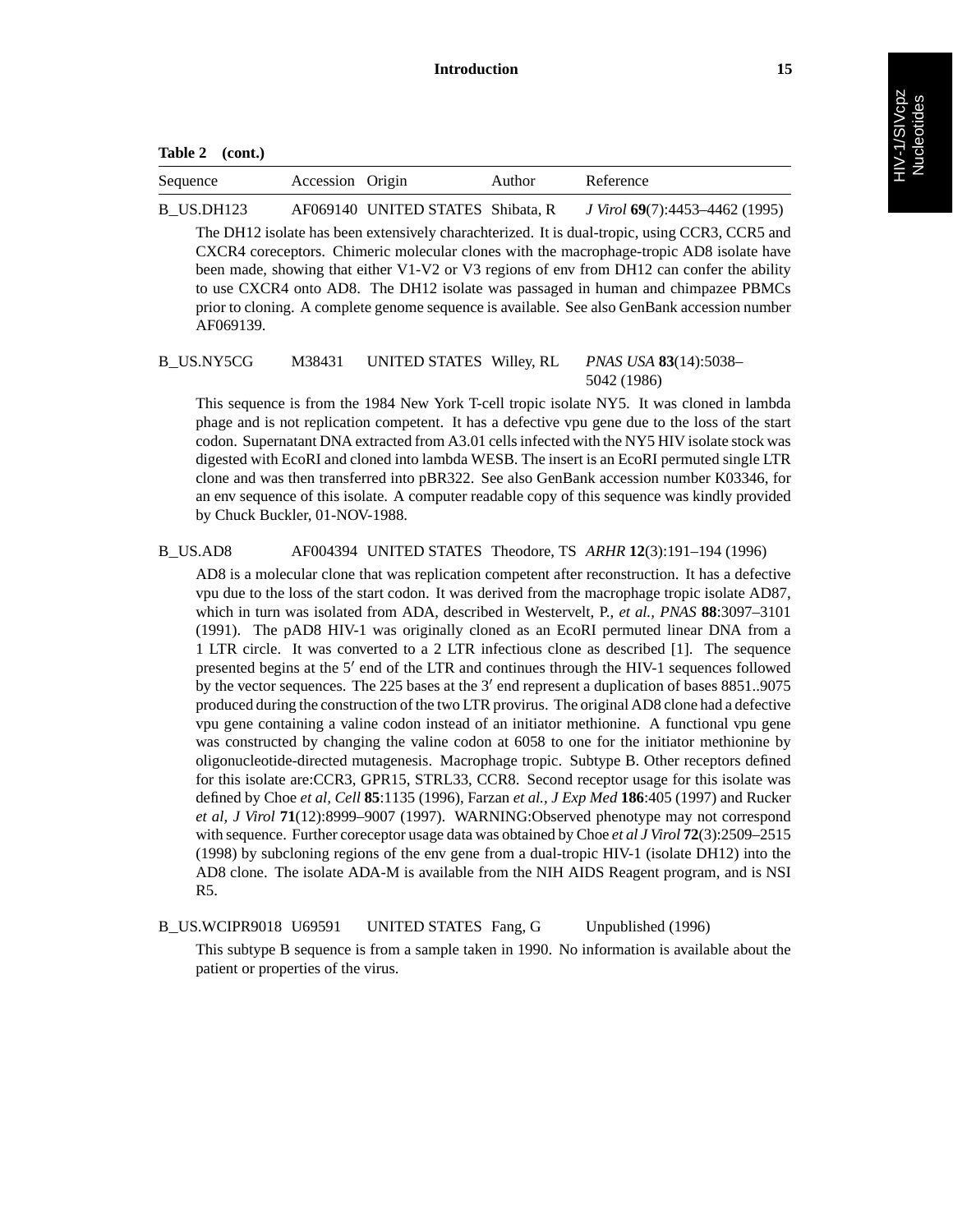| Sequence | Accession Origin |                            | Author | Reference                      |
|----------|------------------|----------------------------|--------|--------------------------------|
| B US.YU2 |                  | M93258 UNITED STATES Li, Y |        | J Virol 65(8):3973–3985 (1991) |

Other receptors defined for this isolate are:CCR3, GPR15. Second receptor usage for this isolate was defined by Choe *et al, Cell* **85**:1135 (1996) and Farzan *et al, J Exp Med* **186**:405 (1997). WARNING:Observed phenotype may not correspond with this exact sequence, but to the same isolate. A complete genome from another isolate from this same patient (clone YU-10 accession number M93259) has also been sequenced. YU-2 is a lambda phage clone that is replication competent. It was from the uncultured brain tissue of a patient with AIDS dementia complex. YU2 and YU10 differ by 0.26% in the nucleotide sequence. YU2 was fully replication competent after reconstruction in both primary T lymphocytes and monocyte-macrophages. YU-2 has a defective vpu gene due to the loss of the start codon. See also Li, Y., *et al., J Virol* **65**:3973–3985 (1991). Kindly provided in computer-readable format by Beatrice Hahn.

#### B\_US.JRCSF M38429 UNITED STATES O'Brien, WA *Nature* **348**(6296):69–73 (1990)

JRCSF and JRFL (see U63632) were isolated from cerebral spinal fluid and brain tissue respectively of the patient JR, who died with Kaposi's sarcoma and severe AIDS encephalopathy (*Science* **236**, 819–822, 1987). JRCSF is from an infectious lambda phage clone of the 1986 isolate JRCSF. Both clones are infectious, but JRFL productively infects macrophages while JRCSF does not. (Peripheral blood was not available from the patient). Second receptor usage for this isolate was defined by Simmons *et al., J Virol* **70**:8355 (1996) and Zhang *et al, Nature* **383**:768 (1996). The JRCSF and JRFL env nucleotide sequences differ by at least 3%. Both manifest insertions in nef previously reported for HIVBRVA. Patient JR was a 29 year old homosexual male with a history of multiple sexual partners, including one who died of AIDS with AIDS related dementia. Patient JR died in June 1986 and had AIDS related dementia. Complete autopsy findings are reported in [3]. The entry with accession number U45960 is from a mutated clone of JR-CSF which shows a wider range of tropism for cultured cells and increased syncytium-inducing capability. The sequence was kindly provided in computer-readable form by Irvin Chen, UCLA School of Medicine, Los Angeles. On July 16, 1997, Christopher Buck wrote:... [there are] some variations between the published sequence of proviral clone JR-CSF and the actual sequence of plasmid pYK-JRCSF (AIDS Reagent Program catalog #2708). The substitutions are as follows:C7808->G G7809->C G8232->A resulting in these amino acid subtitutions in envelope reading frame:R525->A G666->D The isolate JR-CSF is available from the NIH AIDS Reagent program, and is NSI R5. References:Simmons *et al, J Virol* **70**:8355 (1996) MEDLINE:97126031 Zhang *et al, Nature* **383**:768 (1996) MEDLINE:97048157 *Science* **236**:819-822 (1987) MEDLINE:87206194.

B\_US.MNCG M17449 UNITED STATES Gurgo, C *Virology* **164**(2):531–536 (1988)

MN is from one of the earliest available isolates, and is a commonly used reference and vaccine strain. The MN isolate was taken from a 6 year old male pediatric AIDS patient from the area of Newark, New Jersey, USA in 1984. His mother was an IV drug user who died of pneumonia in 1982. His father was also HIV seropositive. Other sequences from this patient from the 1984 blood sample and from a 1987 sample taken shortly before death (U72495) are available. See also L48364–L48379. The MN sequence was cloned from the isolate in lambda phage. The coding sequences for pol, nef and vpu are prematurely truncated; pol shows an in-frame stop codon at 3783, nef and vpu are prematurely truncated at position 9357 and position 6142 respectively. A set of V3 sequences from this isolate are available (Accession #s L48364–L48379, Lukashov, V. and Goudsmit, J., *AIDS* **9**:1307–1311 (1995). In Lori et al [2], the pol gene is not noted to be defective in the ST.1 clone of HIV-1 isolate MN. Another complete genome of the MN isolate is available with accession number AF075719 and it too has defective genes, although not pol nor vpu. This sequence was kindly provided in computer readable format by M. Reitz, N.C.I., Bethesda, MD. 20892 U.S.A. The isolate MN is available from the NIH AIDS Reagent program, and is X4.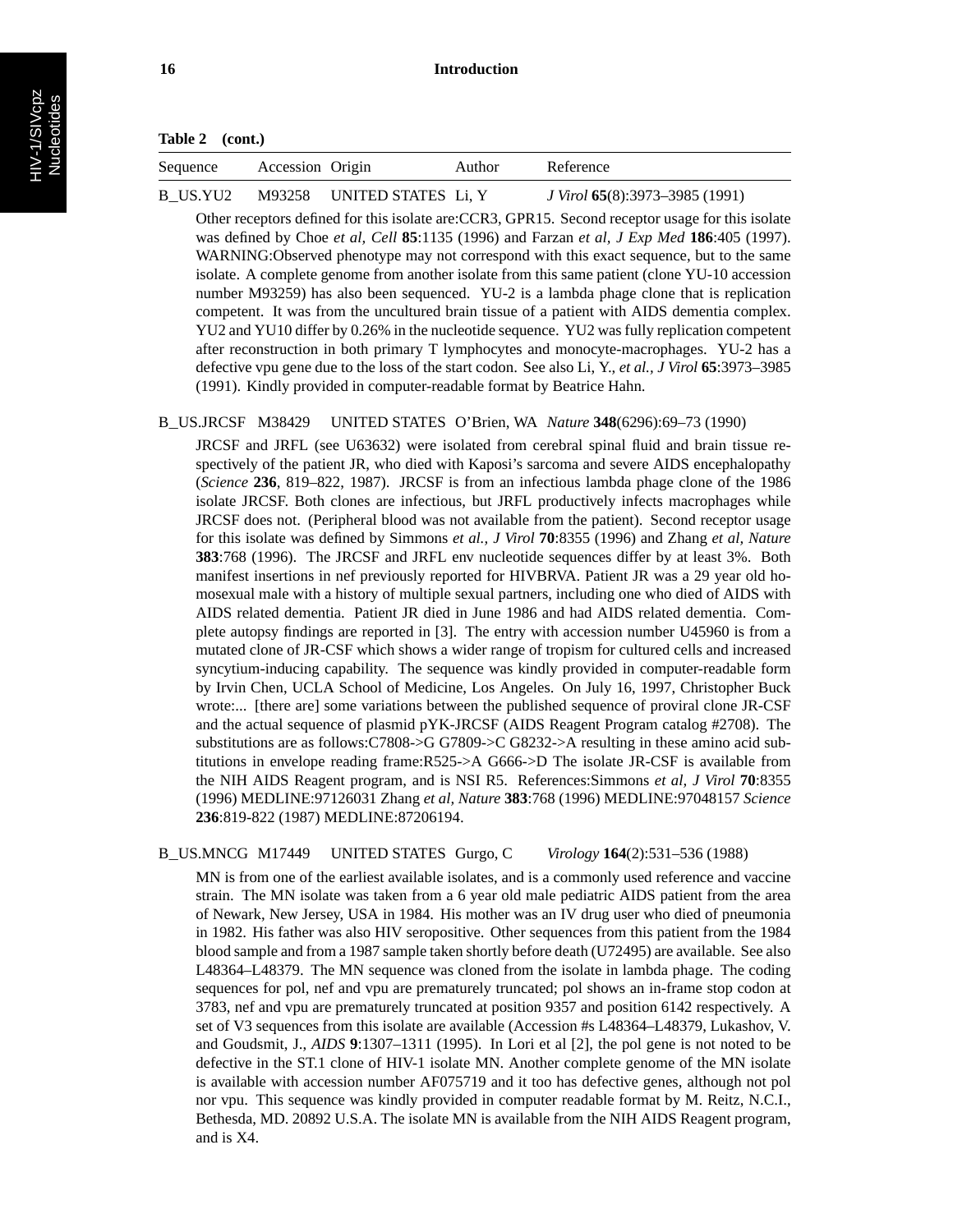| Table 2 | (cont.) |
|---------|---------|
|---------|---------|

| Sequence | Accession Origin |                        | Author | Reference                          |
|----------|------------------|------------------------|--------|------------------------------------|
| B US.BC  | L02317           | UNITED STATES Kong, LI |        | Science 240(4858):1525-1529 (1988) |

This is one of the most cytopathic isolates of HIV-1 in both human and chimpanzee lymphocytes and does not replicate in monocyte-macrophages. The isolate BC was obtained in 1987 from an individual from the U.S. with terminal AIDS. The clone was obtained after short term co-culture of HUT-78 cells with PHA-stimulated PBMCs. Total cellular DBA from a BC-infected HUT 78 cell culture was harvested, cut with EcoRI, and ligated into Lambda-pGEM-12 to create a genomic library. Three proviral clones (lambda SG3, lambda SG15 and lambda SG39) were identified as containing full-length HIV-1 BC genomes. Only lambda SG3 was replication competent and produced virions whose replicative and cytopathic properties were equivalent to those of the parental BC isolate. The viral DNA in lambda SG3 was subcloned into the pTZ 19U plasmid (USB) and the resulting clone pSG3.1 was used for sequencing. The pSG3.1 plasmid was transfected into COS-1 cells and infectious viral stocks were obtained for furtherm analysis. BCSGS3 is the sequence from the provirus SG3;the full length provirus was cloned intact in lambda phage. BC and BCSG3 replicate more efficiently in chimpanzee than in human lymphocytes. All typical HIV-1 genes are intact except vpu, which is normally 243 bp in length;vpu was disrupted after 70 nucleotides by a 23 bp deletion that results in a frameshift and truncation of an open reading frame.

## B\_US.P896 U39362 UNITED STATES Collman, R *J Virol* **66**(12):7517–7521 (1992)

89.6 is cloned from a highly cytopathic primary macrophage-tropic and syncytium-inducing isolate. It comes from an AIDS patient living in Philadelphia for 15 years, although the patient was originally from Jamaica. At the time of viral isolation, this 47 year old man had received no antiretroviral therapy and had advanced immunodeficiency. 89.6 was cloned in phage and was replication competent after reconstruction. Other receptors defined for this isolate are:CCR3, CCR2b, CCR8, V28. Second receptor usage for this isolate was defined by Farzan *et al, J Exp Med* **186**:405 (1997) and Rucker *et al., J Virol* **71**(12):8999–9007 (1997). WARNING:Observed phenotype may not correspond to the sequence. Also see Kim, F., *et al., J Virol* **69**:1755–1761 (1995). The 89.6 env gene was substituted into the SHIV-4 chimeric simian-human virus by (Reimann *et al J Virol* **70**:3198 (1996)) see accession numbers U89134 and AF038398. The isolate 89.6 is available from the NIH AIDS Reagent program and is listed as SI R5X4.

## B\_US.WEAU160 U21135 UNITED STATES Ghosh, SK Unpublished (1995)

Sequence kindly provided by Sajal K. Ghosh, UAB, Birmingham. A cytopathic HIV-1 virus was cloned from an acutely infected patient in 1990. The clone WEAU 1.60 is replication competent and upon transfection produces highly cytopathic T-cell tropic virus. The clone and the viral isolate from which it was derived are syncytium-inducing (SI). Genbank accession number U21135. The WEAU 1.60 clone was obtained from a coculture of the patient's PBMCs, first with normal donor PHA-stimulated lymphocytes for 14 days, then with the H9 T-cell line for another 14 days. The patients' blood specimen was obtained 15 days after the onset of clinical symptoms of acute (primary) infection, and 35 days after a single sexual encounter with a partner whose virus was proven phylogenetically to be responsible for the transmission event. The patient is identified as "Patient #1" in *N. Engl. J. Med.* **324**:954–960 (1991) and as "WEAU 0575" in *Science* **259**:1749–1754 (1993). The patient is also discussed in Borrow *et al., Nat Med,* **3**:205–11 (1997). The WEAU 1.60 clone has been completely sequenced from a plasmid. It is subtype B. There is a deletion of a single T at position 9069, resulting in a frameshift mutation and premature termination of nef. The frameshifting deletion in nef was NOT present in the patients' unclutured PBMCs where instead there is a "T". The nef gene was not interrupted in 10 of 10 clones analyzed by PCR sequencing from the uncultured PBMCs. It has been sequenced in its entirety by two different labs (G. Shaw and L. Hood) with 100% concordance.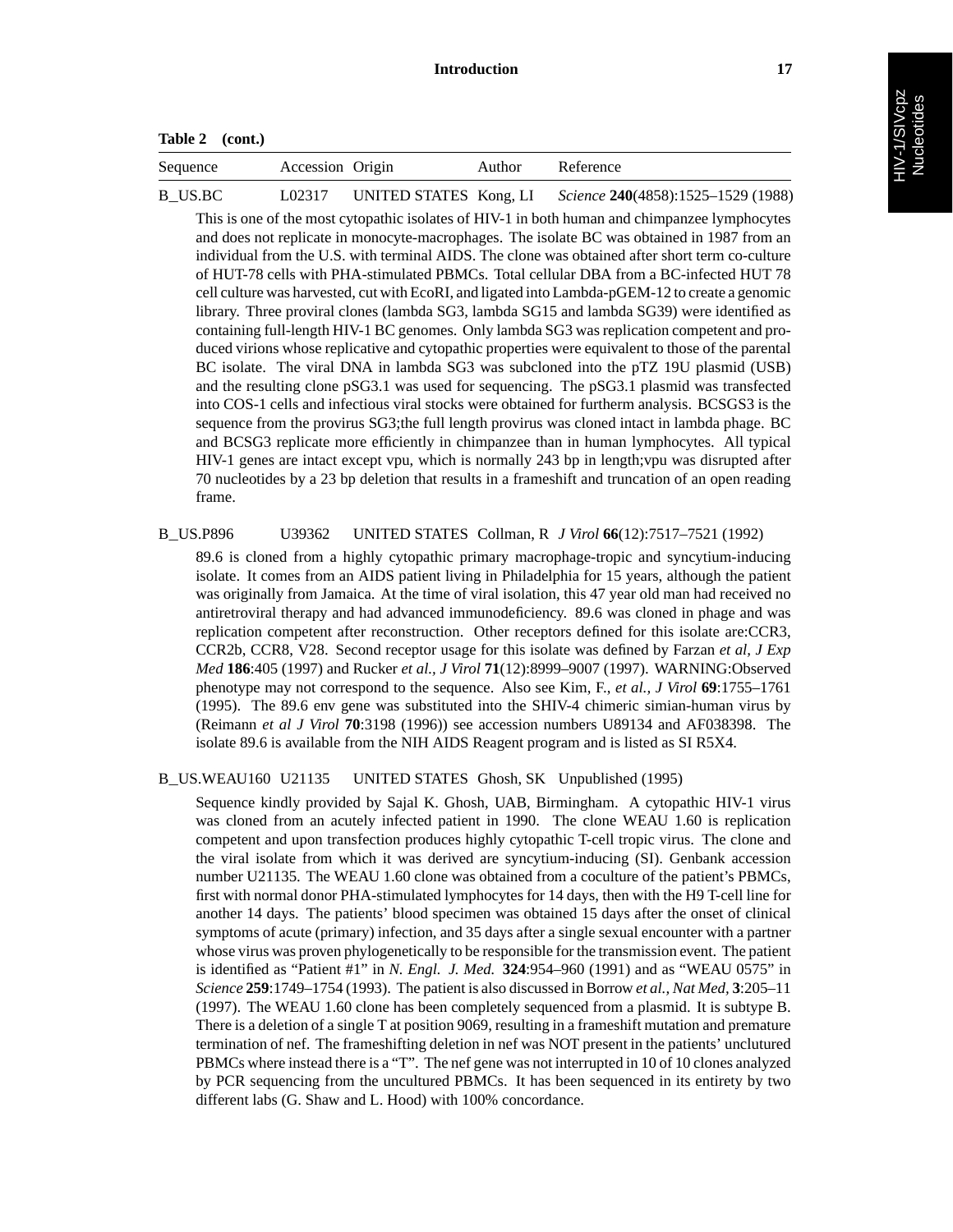| Sequence | Accession Origin | Author | Reference                                                   |
|----------|------------------|--------|-------------------------------------------------------------|
| B US.RF  |                  |        | M17451 UNITED STATES Starcich, BR Cell 45(5):637–648 (1986) |

RF (also designated HAT because the virus was isolated from a patient of Haitian descent) is among the first isolates, and is among the commonly used reference and vaccine study strain. The sequence is from the full-length lambda phage clone HAT-3, from isolate RF, cultured in HUT-78 cells. RF is from a 28 year old symptomatic Haitian male, who moved to the U.S. at age 25, in 1980 and was sampled in 1983, shortly before his death in Dec. 1983. He had no history of IV drug use, homosexuality or blood transfusions. In October 1983, he had 20 lb weight loss, giardia with diarrhea, thrush, and diffuse lymphadenopathy. His CD4/CD8 ratio was 0.08. Primary culture from a November 1983 blood sample was co-cultured on HUT-78 cells. GenBank accession numbers are M17451 and M1250. RF has defective gag and vpu genes. Several env genes are available from this isolate. GenBank accession numbers are U30778–U30781. The sequenced clone did not have the base 'a' at position 640 required for gag translation. Two differences in the restriction map arise in comparison to an earlier published map for lambda-HAT (Hahn,B.H. *et al., PNAS USA* **82**:4813 (1985)):i) a Bgl-II site is found at position 193 of the sequence and ii) the HindIII site reported by Hahn et al. at position 2000 is not present in this sequence. See also Reitz M., *et al., ARHR* **8**:1950 (1992)

B\_US.WR27 U26546 UNITED STATES Salminen, MO *N Engl J Med* **314**(2):131–2 (1986) The clinical isolate WR27 was from a USA patient with a first seropositive sample in 1987 and with clinical progression to Walter Reed stage 5 (Disease stages described in Redfield *et al. New Engl. J. Med.* **314**:131–32 (1986)). Blood was drawn for viral isolation in Sept. 1988. The virus was cultured on seronegative donor PBMCs prior to PCR amplification of nearly complete genome from PBMC proviral DNA. The viral sequence had a V3 loop predictive of an SI phenotype. All reading frames were intact except for rev, which had an inframe stop codon in both exons.

C\_BR.92BR025 U52953 BRAZIL Gao, F *J Virol* **70**(3):1651–1667 (1996)

This sequence is from a PCR clone from a primary isolate that is part of a set obtained through WHO Global Programme on AIDS (WHO Network, *ARHR* **10**:1327–1344 (1994)). It is from a 23 year old male hemophilia patient from Porto Alegre, Brazil. He had seroconverted more than 1.2 months prior to the date this blood sample was collected in 1992. He was asymptomatic, and had not taken any anti-retroviral therapy prior to sampling. 92BR025 was established and propagated by short-term co-cultivation with normal donor lymphocytes, and then the near full length genome was PCR amplified and sequenced. The HIV isolate exhibited an NSI phenotype, when assayed by the WHO. See also entries with accession numbers U09126, U15121 and U52953. The full length genome is clone 8, 92BR025.8. This clone has two inframe stop codons in pol at positions 2141, and 3115, and a frame shift mutation at position 4131. This sequence was kindly made available prior to publication. Additional env, nef and ltr region sequences are available from this isolate:U09126, U09132, U51282, and U15121 Biotypes were determined by MT-2 syncytium assay; however, both syncytium-inducing (SI) and non-syncytium-inducing (NSI) variants may be present in the viral "swarm" for each isolate. Recent studies indicate that NSI isolates contain predominantly CCR5-using variants while most SI isolates contain both CXCR4 (SI) and CCR5 (NSI) variants. Some SI isolates may contain dual-tropic variants that use both CXCR4 and CCR5 co-receptors. The isolate 92BR025 is available from the NIH AIDS Reagent program, and is NSI R5. A small region of Gag, beginning very near the junction of p1/p6 (position 2131 in the HXB2R K03455 genome; 1471 in this genome) and ending before the end of p6 (position 2237 in HXB2R; position 1579 in this genome) was discovered to be subtype B at the HIV Database. This region includes 3 in/dels that are highly indicative of either subtype B or C, that contribute to the B-like nature of this region in 92BR025, but which would be overlooked if gapstripping were used prior to bootscanning.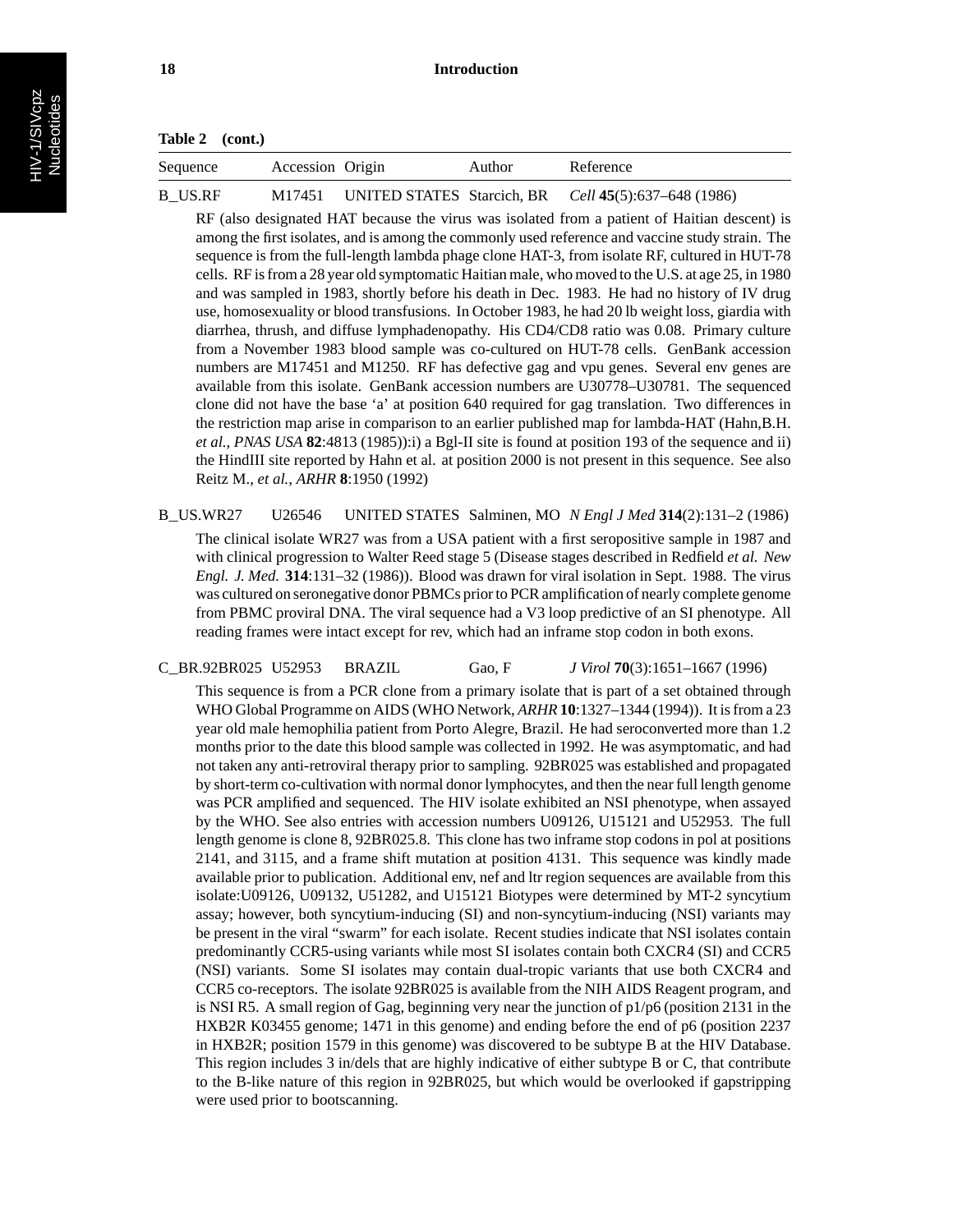| Table 2 (cont.) |                  |        |                                                                            |
|-----------------|------------------|--------|----------------------------------------------------------------------------|
| Sequence        | Accession Origin | Author | Reference                                                                  |
|                 |                  |        | C_BW.96BW0402 AF110962 BOTSWANA Novitsky, VA J Virol 73(5):4427-32 (1999)  |
|                 |                  |        | C_BW.96BW1104 AF110969 BOTSWANA Novitsky, VA J Virol 73(5):4427-32 (1999)  |
|                 |                  |        | C_BW.96BW15C02_AF110974_BOTSWANA_Novitsky, VA J Virol 73(5):4427-32 (1999) |
|                 |                  |        | C_BW.96BW0502 AF110967 BOTSWANA Novitsky, VA J Virol 73(5):4427-32 (1999)  |
|                 |                  |        | C_BW.96BW01B03 AF110959 BOTSWANA Novitsky, VA J Virol 73(5):4427-32 (1999) |
|                 |                  |        | C_BW.96BW16B01 AF110976 BOTSWANA Novitsky, VA J Virol 73(5):4427-32 (1999) |
|                 |                  |        | C_BW.96BW1210 AF110972 BOTSWANA Novitsky, VA J Virol 73(5):4427-32 (1999)  |

C\_BW.96BW17B03 AF110980 BOTSWANA Novitsky, VA *J Virol* **73**(5):4427–32 (1999)

These subtype C sequences are from Botswana. They have 4 NF-Kappa B binding sites where most subtype C have 3, and most other subtypes have just 2. C\_BW.96BW0402 was kindly provided as a reference strain prior to publication by Dr. Vlad Novitsky, and is part of a study of multiple full length C subtype sequences from Botswana. The pol protease region of the 96BW17 genomes clusters with two isolates from Zimbabwe (Z1226 AF083262, and Z84 AF083267) quite outside the subtype C clade. These 3 isolates may thus be representatives of a circulating recombinant form, with 3 isolates from 2 countries identified to date (Aug 1999). However, presently there are no three complete genomes available, a requirement for an 'official' CRF.

C\_ET.ETH2220 U46016 ETHIOPIA Alaeus, A *ARHR* **12**(14):1329–1339 (1996)

ETH2220 is the first reported (almost full length) subtype C sequence from Ethiopia. The patient from which this clone was obtained was taken in 1986. In its genomic organization, this clone closely resembles subtype A, B, and D isolates except that the core promoter contains three potential binding sites for the transcription factor NF-kB instead of containing two. This is a feature that was preserved in other Ethiopian C subtype samples, as well as C viruses from Zambia. This sequence was cloned as a PCR amplified near full length genome, and has a defective tat gene.

C\_IN.93IN999 AF067154 INDIA Lole, KS *J Virol* **73**(1):152–160 (1999)

This subtype C sequence is one of several complete genomes from India. This subtype C sequence is one of several complete genomes from India. It is derived from primary PBMC cocultures taken April 24, 1993 from a 52 year old man from Pune in Maharashtra State, India who seroconverted in 1992; risk factors included sex with men and commercial sex workers; NSI phenotype. This sample is available in plasmid form through the NIH AIDS Research and Reference Reagent Program and is named 93IN999, and is R5. A small section of the 5' LTR sequence present in the 301999 virus is not included in this sequence.

C\_IN.95IN21068 AF067155 INDIA Lole, KS *J Virol* **73**(1):152–160 (1999)

A small section of the 5' LTR sequence present in the 21068 virus is not included in this sequence. It is derived from primary PBMC coculture taken Feb. 18, 1995 from a 21 year old man from Pune in Maharashtra State, India who seroconverted in 1994. His only identified risk factor for HIV infection was genital ulcer disease. This sample is available in plasmid form through the NIH AIDS Research and Reference Reagent Program and is named p95IN21068.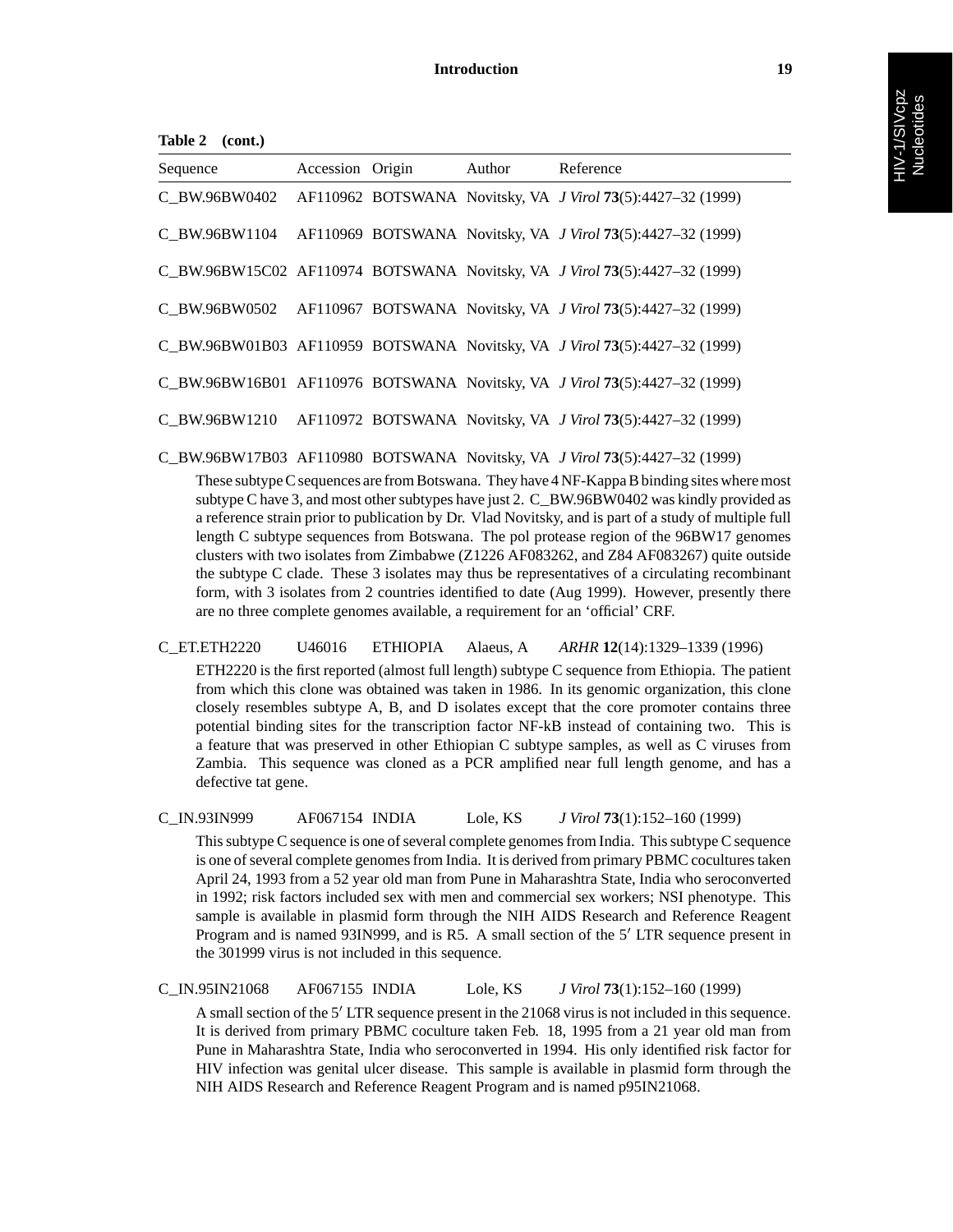| Sequence     | Accession Origin | Author Reference                        |
|--------------|------------------|-----------------------------------------|
| C_IN.93IN905 | AF067158 INDIA   | Lole, KS $J$ Virol 73(1):152–160 (1999) |

This subtype C sequence is one of several complete genomes from India. It is derived from an primary culture PBMC sample taken March 27, 1993 from a woman from Pune in Maharashtra State, India who seroconverted in 1992 following a blood transfusion; NSI phenotype.A small section of the 5' LTR sequence present in the 301905 virus is not included in this sequence. This sample is available in plasmid form through the NIH AIDS Research and Reference Reagent Program and is named 93IN905, and is R5.

#### C\_IN.93IN904 AF067157 INDIA Lole, KS *J Virol* **73**(1):152–160 (1999)

This subtype C sequence is one of several complete genomes from India. It is derived from a cocultured PBMC sample taken March 27, 1993 from a 28 year old woman from Pune in Maharashtra State, India who seroconverted in 1992 following a blood transfusion; NSI phenotype. A small section of the 5' LTR sequence present in the 301904 virus is not included in this sequence. This sample is available in plasmid form through the NIH AIDS Research and Reference Reagent Program and is named p93IN301904. The isolate 93IN904 is available from the NIH AIDS Reagent program, and is R5. Reference:Lole, K.S. et al., J Virol 73(1):152-60 (1999)

C\_IN.94IN11246 AF067159 INDIA Lole, KS *J Virol* **73**(1):152–160 (1999)

This subtype C sequence is one of several complete genomes from India. It is derived from primary PBMC cocultures taken Oct. 25, 1994 from a 26 year old man from Pune in Maharashtra State, India who seroconverted in 1994. His major risk factor for HIV infection was sexual contact with commercial sex workers. A small section of the 5' LTR sequence present in the 11246 virus is not included in this sequence. This sample is available in plasmid form through the NIH AIDS Research and Reference Reagent Program and is named p94IN11246.

#### D\_UG.94UG1141 U88824 UGANDA Gao, F *J Virol* **72**(7):5680–98 (1998)

Sample 94UG114 was obtained from an asymptomatic 31-year-old man from Butuku, Uganda as part of the WHO/UNAIDS study. He had not taken any anti-retroviral therapy prior to sampling. His risk factor for infection was heterosexual contact. The near full length genome was PCR amplified from a short term culture of a PBMC sample and sequences. The isolate from which this sequence was derived is NSI by an MT-2 assay. This sequence was kindly made available prior to publication by Feng Gao. Biotypes were determined by MT-2 syncytium assay; however, both syncytium-inducing (SI) and non-syncytium-inducing (NSI) variants may be present in the viral "swarm" for each isolate. Recent studies indicate that NSI isolates contain predominantly CCR5-using variants while most SI isolates contain both CXCR4 (SI) and CCR5 (NSI) variants. Some SI isolates may contain dual-tropic variants that use both CXCR4 and CCR5 co-receptors. The isolate 94UG114 is available from the NIH AIDS Reagent program, and is NSI R5.

## D\_CD.NDK M27323 (FORMER ZAIRE) Spire, B *Gene* **81**(2):275–284 (1989) Dem Rep of the Congo

Kindly provided prior to publication by J.-C. Chermann, Pasteur Institute, Marseille. This is an infectious molecular clone of an isolate estimated to be 10,000 times more cytopathic in vitro than a prototypical HIV-1 (IIIB/LAI). Only minor sequence differences appear to be responsible for the 'acute biological effect'. This sequences clusters with HIV-1 subtype D in phylogenetic analysis. It was cloned in phage and is replication competent. All reading frames in this sequence are intact. The NDK virus was isolated from a Zairean man residing in France. He had AIDS and infected his wife; she infected her lover. The cytopathicity of this virus was found not to be localized to env, and might be regulated by regions of gag, vpr and env.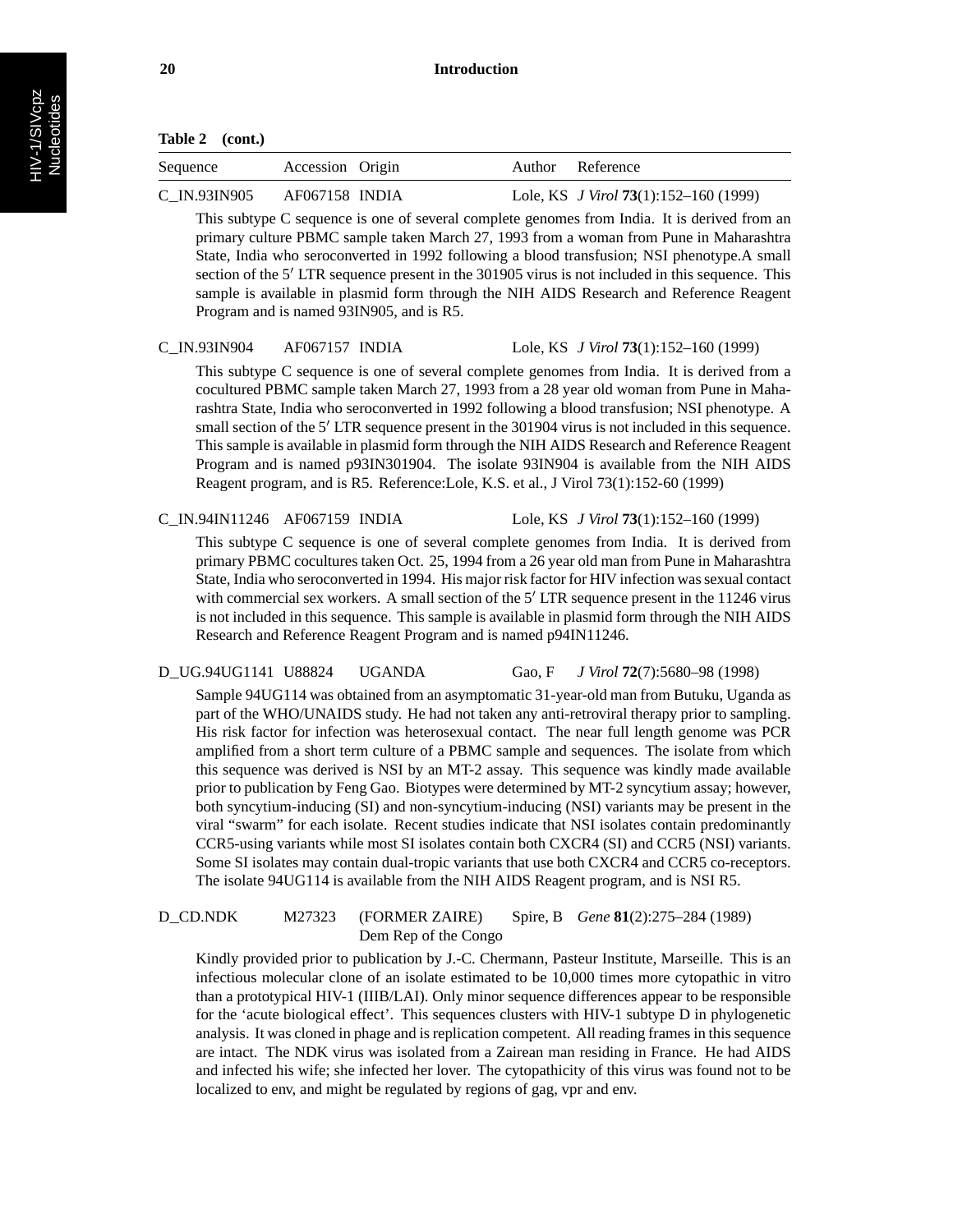| Sequence | Accession Origin |                                        | Author    | Reference                      |
|----------|------------------|----------------------------------------|-----------|--------------------------------|
| D CD.ELI | K03454           | (FORMER ZAIRE)<br>Dem Rep of the Congo | Alizon. M | <i>Cell</i> 46(1):63–74 (1986) |

This sequence is of a phage clone derived from the Zairean isolate ELI. ELI was recovered in 1983 from a 24 year old woman with AIDS. All reading frames in this sequence are intact. This sequence is from the Zairean isolate ELI. The complete genomic sequence and an infectious clone are available. In the 1995 Compendium (pages III-45 and III-47), ELI was listed as an unlikely D/A mosaic, with only gp41 being weakly A-like. Entry with accession number M27949 is from this same isolate.

## D\_CD.Z2Z6 M22639 (FORMER ZAIRE) Srinivasan, A *J Virol* **72**(7):5680–98 (1998) Dem Rep of the Congo

An infectious molecular clone of this virus was reconstructed. It was cloned in phage and sequenced from the isolate Z2, also called CDC-Z34. All reading frames in this sequence are intact. Total cell DNA extracted from A3.01 cells, infected with the Z2 HIV isolate stock, was digested with XhoI and cloned into lambda J1. The insert is an XhoI permuted single LTR clone, which was then transferred into pIBI. In the sequence below, position one is the first base of the single LTR of the clone, while the last base (9081) is the one just before the LTR of the intact circle. HIVZ2Z6 is an infectious clone and is from the same isolate (CDC Z34;P.Feorino) as HIVZ6. The entry with accession numbers K03458 and M16322, is also from the same isolate. It is defective in Vpr, whereas this entry has an intact Vpr CDS.

#### D\_CD.84ZR085 U88822 (FORMER ZAIRE) Gao, F *J Virol* **72**(7):5680–98 (1998) Dem Rep of the Congo

Sample 84ZR085 was obtained from an AIDS patient from Zaire. The near full length genome was cloned in phage and sequenced. D-84ZR085 is subtype D. There was a frame shift mutation in gag/pol, position 1692. This isolate was obtained from Thomas Jefferson University, and isolate phenotyping information was not available. This sequence was kindly made available prior to publication. Phylogenetic analysis of the pol protease region done at the HIV-DB indicates that this sequence region is an outlier of the subtype D clade.

F1\_BE.VI850 AF077336 BELGIUM Carr, JK Unpublished

Small sections of the  $5'$  and  $3'$  LTRs are not included in this sequence. This sequence was isolated from a Belgian man in 1993 whose wife was infected in Zaire (now called the Dem Rep of the Congo). This sequence was kindly provided prior to publication by J. Carr *et al.* This sequence was originally classified as subtype F, but because F is readily subdivided into two distinct categories, it has been reclassified as subtype F1. See Triques *et al, Virology.* **259**(1):99–109 (1999).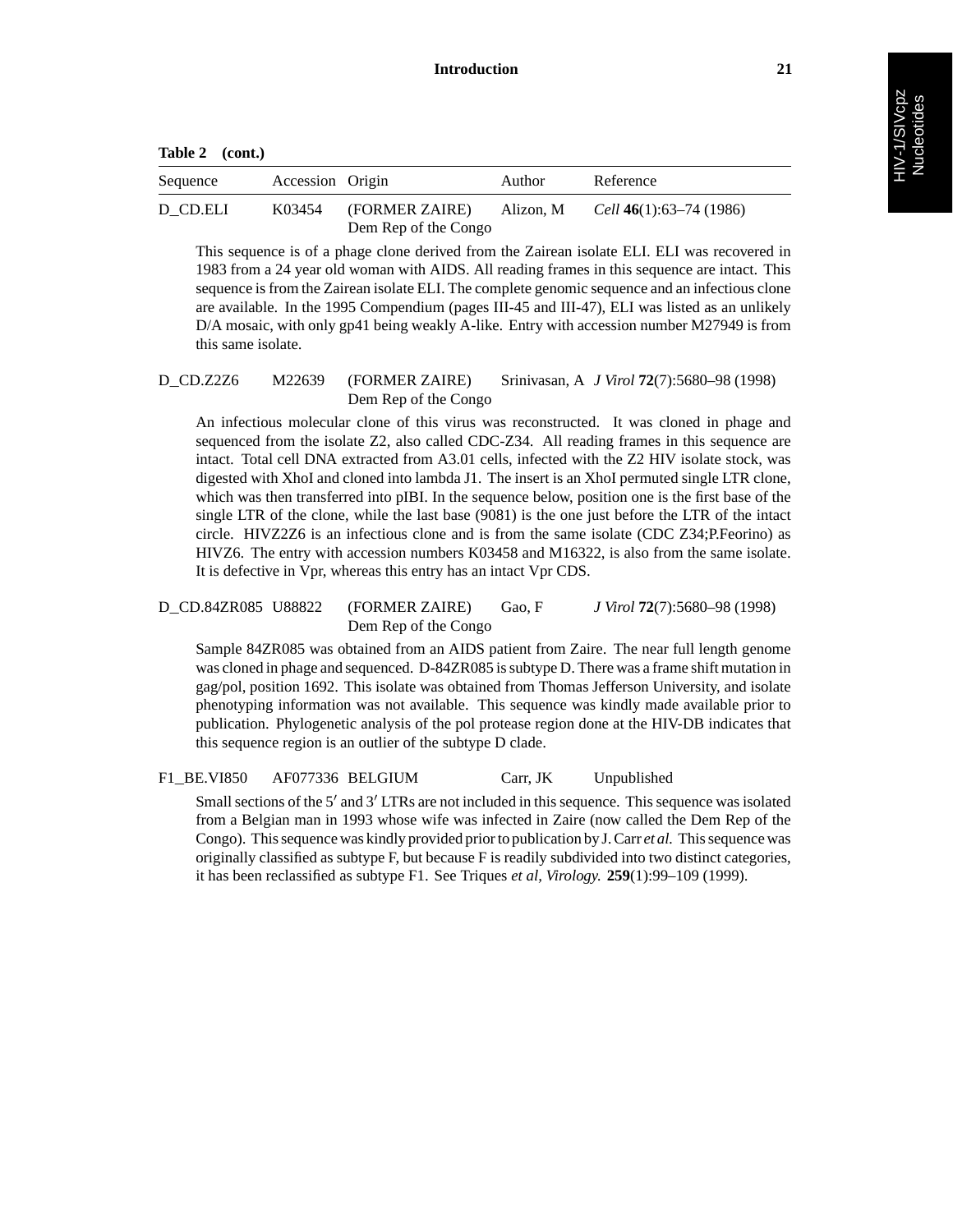| Sequence                        | Accession Origin | Author | Reference                                   |
|---------------------------------|------------------|--------|---------------------------------------------|
| F1 BR.93BR020.1 AF005494 BRAZIL |                  | Gao, F | <i>J Virol</i> <b>72</b> (7):5680–98 (1998) |

This sequence was originally classified as subtype F, but because F is readily subdivided into two distinct categories, it has been reclassified as subtype F1. See Triques *et al, Virology.* **259**(1):99–109 (1999). This sample is part of a set of sequences generated through the WHO Global Programme on AIDS (WHO Network, *ARHR* **10**:1327–1344 (1994) and came from an asymptomatic HIV seropositive bisexual contact. The isolate 92BR020 was established and propogated by short term co-cultivation with normal donor lymphocytes, and then the near full length genome was PCR amplified and sequenced. The isolate 92BR020 was described as syncytium inducing (SI) using an MT-2 assay. An envelope gene sequence from this isolate is described in Gao, F., *et al., J Virol* **70**:1651–1657 (1996). This sequence was kindly made available prior to publication, and was eventually published in Gao, F. *et al., J Virol* **72**(7):5680– 98 (1998). There were no defective genes. A summary of isolates with known co-receptor usage can be found in the HIV database reviews.

F1\_FI.FIN9363 AF075703 FINLAND Laukkanen, T Unpublished

The virus was isolated in 1993 from a Finnish male who claims that he was most likely infected in Finland in 1985 by a Kenyan woman. However, he had had multiple partners. This sequence was originally classified as subtype F, but because F is readily subdivided into two distinct categories, it has been reclassified as subtype F1. See Triques *et al., ARHR* in press 1999.

F1\_FR.MP411 AJ249238 FRANCE Triques, K *ARHR* **16**(2):139–151 (2000)

Prior to 1999, the F subtype was made up of 3 distinctive clusters and very diverse viruses. Triques and colleagues have defined a new subtype K, and broken F into two subclusters, F1 and F2. This sequence is a complete genome reference for F1. This isolate was from a French patient who believes he was infected when deployed in Chad or Yugoslavia.

F2\_CM.MP255 AJ249236 CAMEROON Triques, K *ARHR* **16**(2):139–151 (2000)

Prior to 1999, the F subtype was made up of 3 distinctive clusters and very diverse viruses. Triques and colleagues have defined a new subtype K, and broken F into two subclusters, F1 and F2. This sequences is a complete genome reference for F2.

F2\_CM.MP257 AJ249237 CAMEROON Triques, K *ARHR* **16**(2):139–151 (2000)

Prior to 1999, the F subtype was made up of 3 distinctive clusters and very diverse viruses. Triques and colleagues have defined a new subtype K, and broken F into two subclusters, F1 and F2. This sequences is a complete genome reference for F2.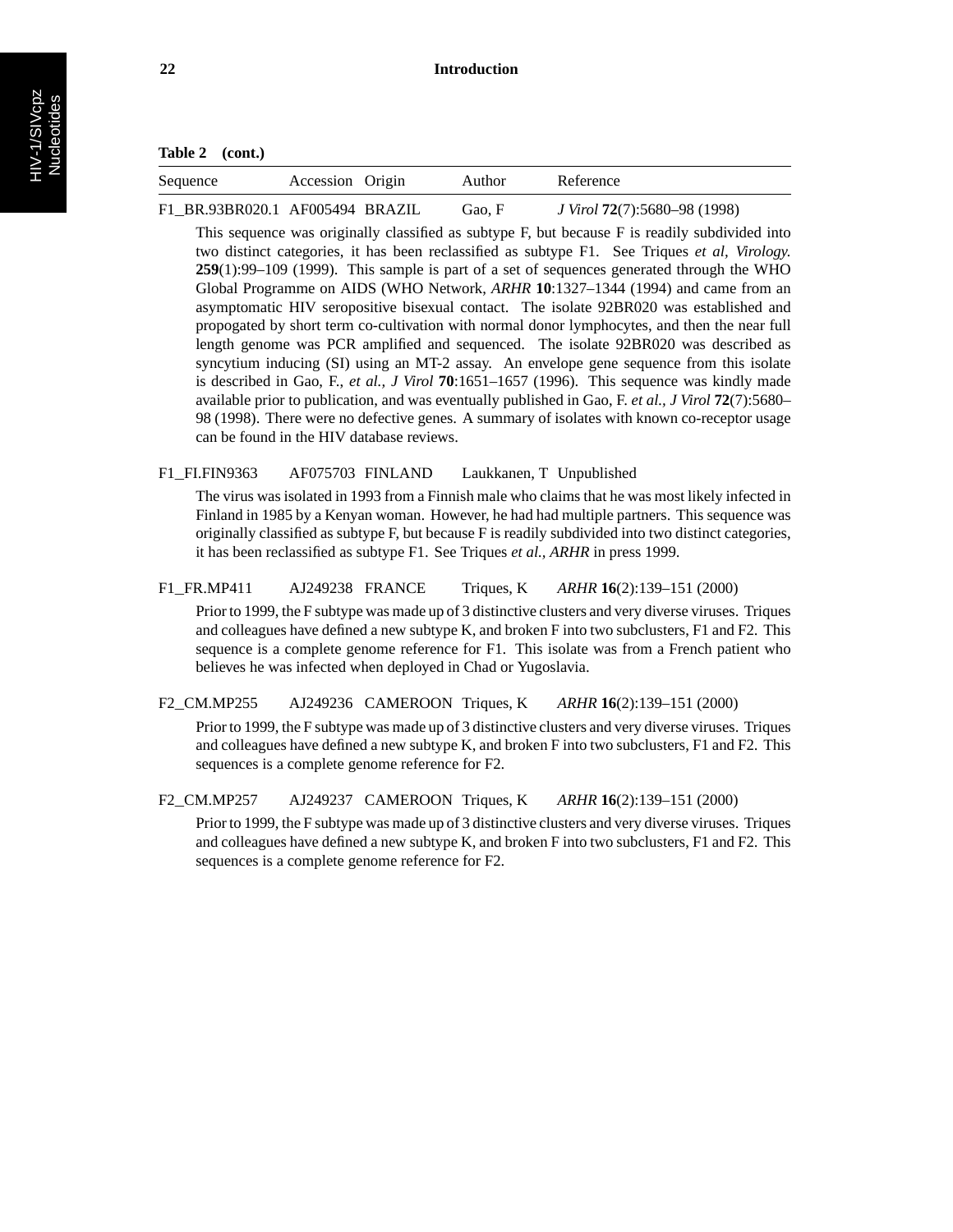| Table 2 | (cont.) |
|---------|---------|
|         |         |

| Sequence   | Accession Origin | Author                      | Reference                 |
|------------|------------------|-----------------------------|---------------------------|
| G BE.DRCBL |                  | AF084936 BELGIUM Debyser, Z | ARHR 14(5):453–459 (1998) |

Clinical details are discussed in *ARHR* **14**(5):453–9 (1998) and the analysis of the complete genome is in Oelrichs *et al., ARHR* **15**(6):585–9 (1999). A pregnant 26 year old women was sampled who had lived in Zaire (now called the Dem Rep of the Congo) until 1993, then moved to Belgium. She was diagnosed with AIDS and had a low CD4 when sampled in 1996. Her G subtype virus was not detected by Amplicor Monitor or Nasba RNA kits, although she was found to have a high viral load by branched DNA. The sequence was kindly provided prior to publication by R. Oelrichs *et al.* This complete genome sequence shows the same pattern of phylogenetic associations as 92NG083 (U88826), HH8793 (AF061640) and SE6165 (AF061642). These four (and other subtype G sequences) form their own clade (subtype G) when the complete gag, pol or env genes are included in the analysis. However, all G subtype genomes have some ambiguous A/G regions in the central part of the genome in a phylogenetically indistinct region in the the accessory gene region from the beginning of vif to the beginning of vpu. The coordinates of this region are 5055 to 6297 on HXB2, and there are several subtypes which become difficult to resolve unambiguously in this region:A, G, and the circulating recombinant forms which resemble the prototypes AE(CM240) and AG(IbNG) (per. comm., Jean Carr). Of particular note is that a region of gp41 from these viruses clusters with the AE and IbNG circulating recombinant forms. See J. Carr *et al Virology* **247**:22–31 (1998) and F. Gao *et al J Virol* **72**(7):5680–5698 (1998) for analyses of the other genomes with this pattern. At this time (Jan. 1999) it is not clear whether the AE(CM240) circulating recombinant form is AEG triple recombinant, or if the above four genomes are AEG triple recombinant, or if an evolutionary anomaly rather than recombination is the basis for this pattern.

- G\_FI.HH8793-12.1 AF061641 FINLAND Salminen, MO *ARHR* **8**(9):1733–1742 (1992) Sections of the  $5'$  and  $3'$  LTRs are not included in this sequence. This sample was taken in June 1993 (Jean Carr, Pers. Communication)
- G\_NG.92NG083 U88826 NIGERIA Gao, F *J Virol* **72**(7):5680–98 (1998) This sequence is from a PCR clone from a primary culture from the NSI isolate 92NG083; the sample was taken in 1992 from an AIDS patient from Jos, Nigeria. The isolate was originally called JV1083, but was renamed 92NG083 to be consistent with WHO nomenclature. The full length clone has an altered initiation codon at position 157, an inframe stop codon at position 360 in gag, and a vpu frameshift mutation at position 5462.

G\_SE.SE6165 AF061642 SWEDEN Carr, JK *Virology* **247**(1):22–31 (1998)

Siblings sequences from the same blood sample:L40743, L40761, L40752 Set:Two female sex parters of this individual Set\_IDs:L40744, L40745, L40753, L40754, L40762, L40763. Sections of the  $5'$  and  $3'$  LTRs are not included in this sequence. This patient (6165) was infected in Congo and moved to Sweden. He had tested HIV positive (ELISA and Western Blot) aproximately 18 months prior to infecting patient 6167 via heterosexual intercourse and 19 months prior to infecting patient 6168, also via heterosexual intercourse. He had low (35 per ul) CD4 count and dermatological problems but no AIDS defining illness at the time of sampling in 1993.

H\_BE.VI991 AF190127 BELGIUM Laukkanen, T Unpublished

H\_BE.VI997 AF190128 BELGIUM Laukkanen, T Unpublished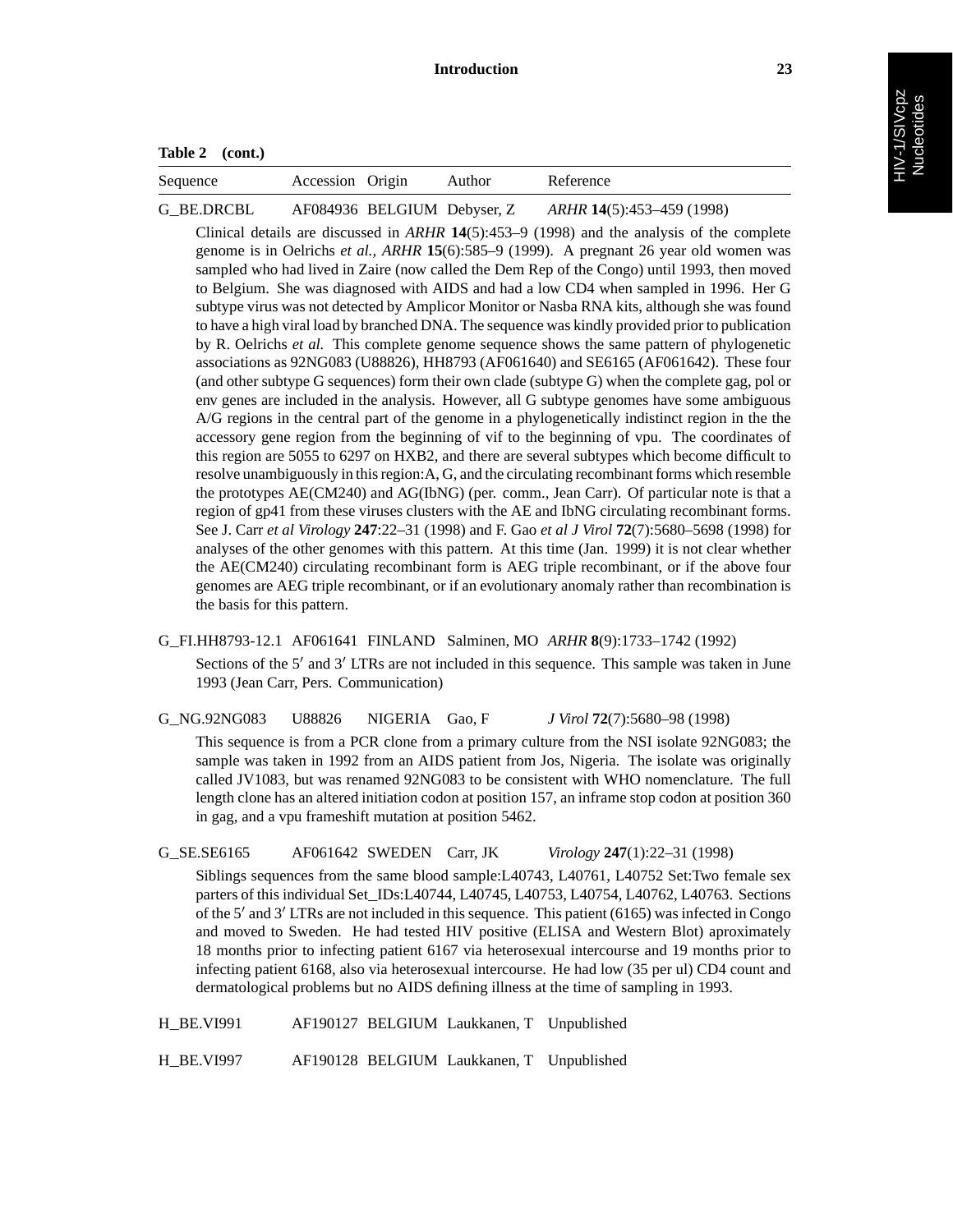| Table 2 | (cont.) |
|---------|---------|
|---------|---------|

| Sequence | Accession Origin |                                                             | Author | Reference                  |
|----------|------------------|-------------------------------------------------------------|--------|----------------------------|
|          |                  | H CF.90CF056 AF005496 CENTRAL AFRICAN Murphy, E<br>REPUBLIC |        | ARHR 9(10):997–1006 (1993) |

This sequence clusters with available HIV-1 subtype H sequences in phylogenetic analysis, and is the first available full length H subtype sequence . The isolate comes from Bangui, in the Central African Republic, and was sampled in 1990, from an asymptomatic individual, who had no anti-retroviral therapy. The isolate had an NSI phenotype by an MT-2 assay, and the sample was obtained from the Pasteur Institute, Bangui. The isolate 90CF056 was established and propagated by short term cocultivation with normal donor lymphocytes, and then the near full length genome was PCR amplified, cloned and sequenced. The isolate was at one point designated 90CR056, but was changed to 90CF056 as CR stands for Costa Rica, and CF for Central African Rebuplic. The first genetic characterization of this virus isolate (an env V3 sequence designated 4056, GB accession number L11497, Murphy *et al., ARHR* **9**:997–1006 (1993)) left the subtype designation as unclassified, but a second study of this env region sequence classified it as subtype H (W. Janssens, *ARHR* **10**:877–879 (1994)). This sequence was kindly made available prior to publication, and was the first subtype H full length genome available (Gao, F. *et al., J Virol* **72**(7):5680–98 (1998)) The patient was heterosexual, asymptomatic, and the biological phenotype of the isolate was NSI. There were no defective genes in the sequence.

#### J\_SE.SE7022 AF082395 SWEDEN Laukkanen, T *ARHR* **15**(3):293–297 (1999)

This sequence is from a woman who was infected in Zaire (now called the Democratic Republic of the Congo) between 1981 and 1986. Blood for sequencing was drawn in 1993. She was asymptomatic with a CD4 count of 184. The sequence was kindly provided prior to publication by M. Salminen. This sequence is from the same individual as SE7022 described by T. Leitner *et al ARHR* **11**(8):995–997 (1985), see accession numbers L41177 and L41179 for env and gag genes from this individual. Other examples of subtype J have been found in Gambia, see accession numbers U33099, U33100 and U33102.

J\_SE.SE7887 AF082394 SWEDEN Laukkanen, T *ARHR* **15**(3):293–297 (1999)

This sequence is from a male who was infected in Sweden between 1993 and 1994. Blood for sequencing was drawn in 1994. He was asymptomatic with a CD4 count of 567. The sequence was kindly provided prior to publication by M. Salminen. This sequence is from the same individual as SE7887 described by T. Leitner *et al ARHR* **11**(8):995–997 (1985), see accession numbers L41176 and L41178 for env and gag genes from this individual.

K\_CM.MP535 AJ249239 CAMEROON Triques, K *ARHR* **16**(2):139–151 (2000)

Prior to 1999, the F subtype was made up of 3 distinctive clusters and very diverse viruses. Triques and colleagues have defined a new subtype K, and broken F into two subclusters, F1 and F2. This sequences is a complete genome reference for subtype K.

K\_CD.EQTB11C AJ249235 (FORMER ZAIRE) Triques, K *ARHR* **16**(2):139–151 (2000) Dem Rep of the Congo

Prior to 1999, the F subtype was made up of 3 distinctive clusters and very diverse viruses. Triques and colleagues have defined a new subtype K, and broken F into two subclusters, F1 and F2. This sequences is a complete genome reference for subtype K.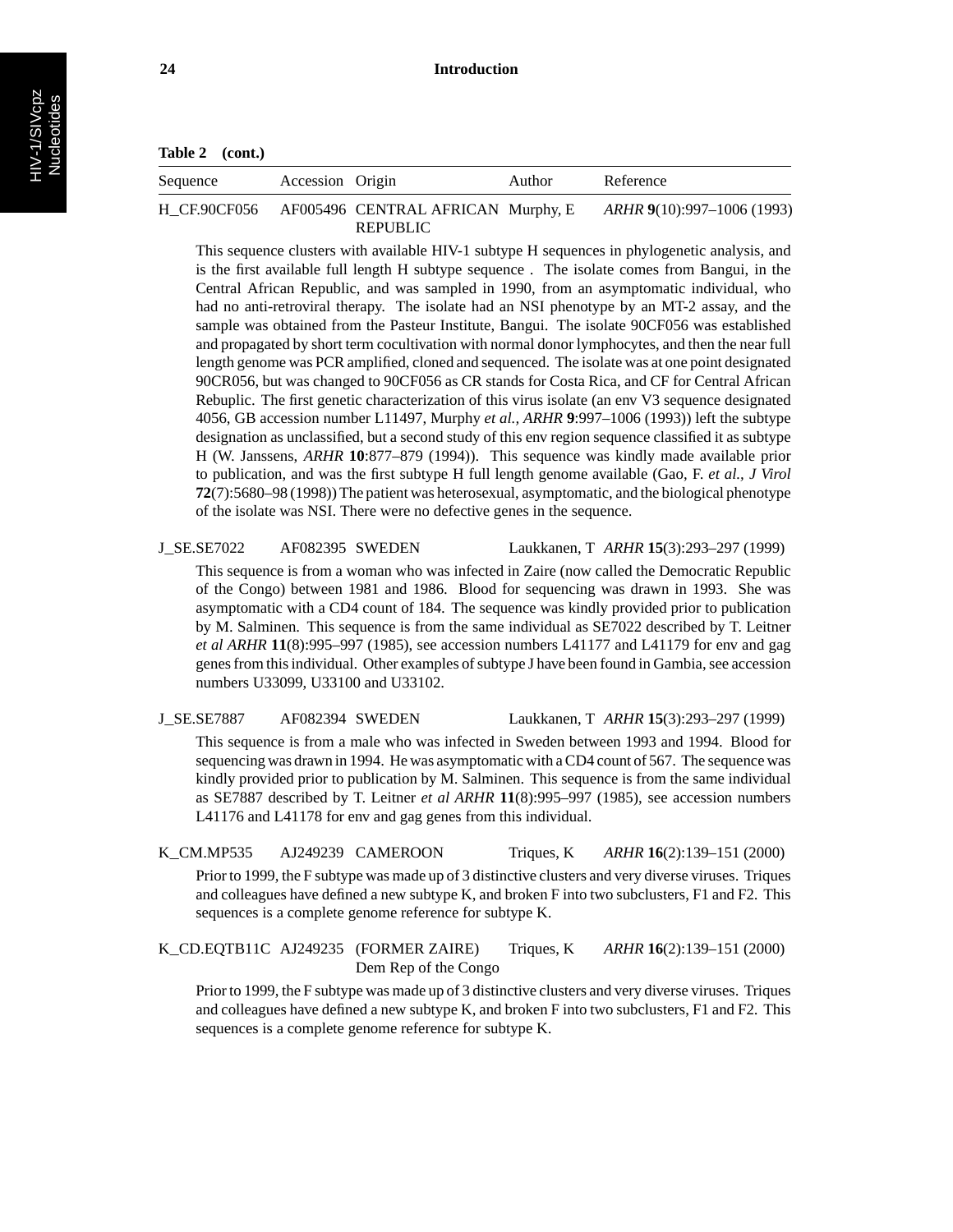**Table 2 (cont.)**

| Sequence                   | Accession Origin |                                                                  | Author Reference |
|----------------------------|------------------|------------------------------------------------------------------|------------------|
| CRF01 AE CF.90CF402 U51188 |                  | CENTRAL AFRICAN Gao, F $J$ Virol 70(10):7013-<br><b>REPUBLIC</b> | 7029 (1996)      |

One of a set of three complete genomes from a study linking the HIV-1 epidemic in the heterosexual population in Thailand to an A/E recombinant. 90CF402, previously named CAR-E 4002 or 90CR402, was obtained from a man from Bangui, Central African Republic, who had lymphadeopathy, diarrhea, severe weight loss and recurrent respiratory infections. He was infected through heterosexual contact, but the year of infection is unknown. 90CR402, GenBank accession number U51188, was first adapted to growth in chimpanzee cells, expanded in chimpanzee cells, and then re-expanded in human PBMCs before lambda cloning and sequencing. The sequence has a defective vpu due to the loss of a start codon, and a defective vif gene. The pattern of subtype A-E recombination of breakpoints is shared between A-E subtype sequences from Thailand and from the Central African Republic, suggesting a shared ancestral recombined virus that arose prior to the subsequent epidemics in the two areas.

CRF01\_AE\_TH.93TH253 U51189 THAILAND Gao, F *J Virol* **70**(10):7013– 7029 (1996)

This virus was isolated in 1993 from a 21 year old man from Chiang Mai, Thailand, who had end-stage AIDS. The isolate was previously designated CMU010, or 302053. The isolate was expanded in donor PBMCs, then in H9 cells, then a lambda phage clone was generated and sequenced. The sequence has a defective vpu due to the lack of a start codon and a defective env gene. Like other 'E' subtype viruses from both Asia and Africa, large stretches of the genome are associated with the A subtype, and all share a common mosaic pattern of A/E breakpoints, suggesting that the currently identified A/E recombinants all share a common ancestor. The breakpoints are mapped in Robertson, D., part III pages 25–30, of the 1997 compendium.

CRF01\_AE\_TH.CM240 U54771 THAILAND Carr, JK *J Virol* **70**(9):5935–

5943 (1996)

Blood from an asymptomatic heterosexual 21-year-old Thai man was transported from Thailand to the USA where PBMCs were separated and co-cultivated with PHA-stimulated donor PBMCs. DNA from p24 antigen-positive culture was used to amplify the proviral DNA. The complete genomic sequence of the provirus was determined by the compilation of three clones containing different parts of the viral genome. CM240 is an example of a Thai subtype E virus, which is a mosaic of a clade A virus and clade E virus, with the gag gene (and other regions) of sutbype E viral genome falling within clade A in phylogenetic analysis. This is the pattern of A-E sequences found throughout Asia and Africa, and no full length E subtype reference strain has been identified (as for 93TH253). Carr *et al.*, provide detailed analysis of the breakpoints, and point out that the A/E mosaic genomes have a natural pseudotype structure where the external envelope protein spikes on the virion essentially are contributed by the E subtype, and the rest of the viral proteins have a subtype A origin. See also the env sequence from the same isolate (L14572), Mascola J., *et al., JID* **169**:48–54 (1993).

CRF02\_AG\_FR.DJ263 AF063223 FRANCE Carr, JK *Virology* **247**(1):22–

31 (1998)

Carr *et al.* states that this virus was from a French foreign legion soldier assigned to peacekeeping duties in Djbouti, referencing Louwagie *et al J Virol* **69**(1):263–271 (1995). However the Louwagie paper does not mention the French soldiers and only states that the blood sample was from Djbouti. The sample was isolated in 1991. There are several sequences which share AG recombination breakpoints with IbNG, and are essentially the same recombinant recirculating form; IbNG is the prototype, sharing a similar structure with DJ264 and DJ263.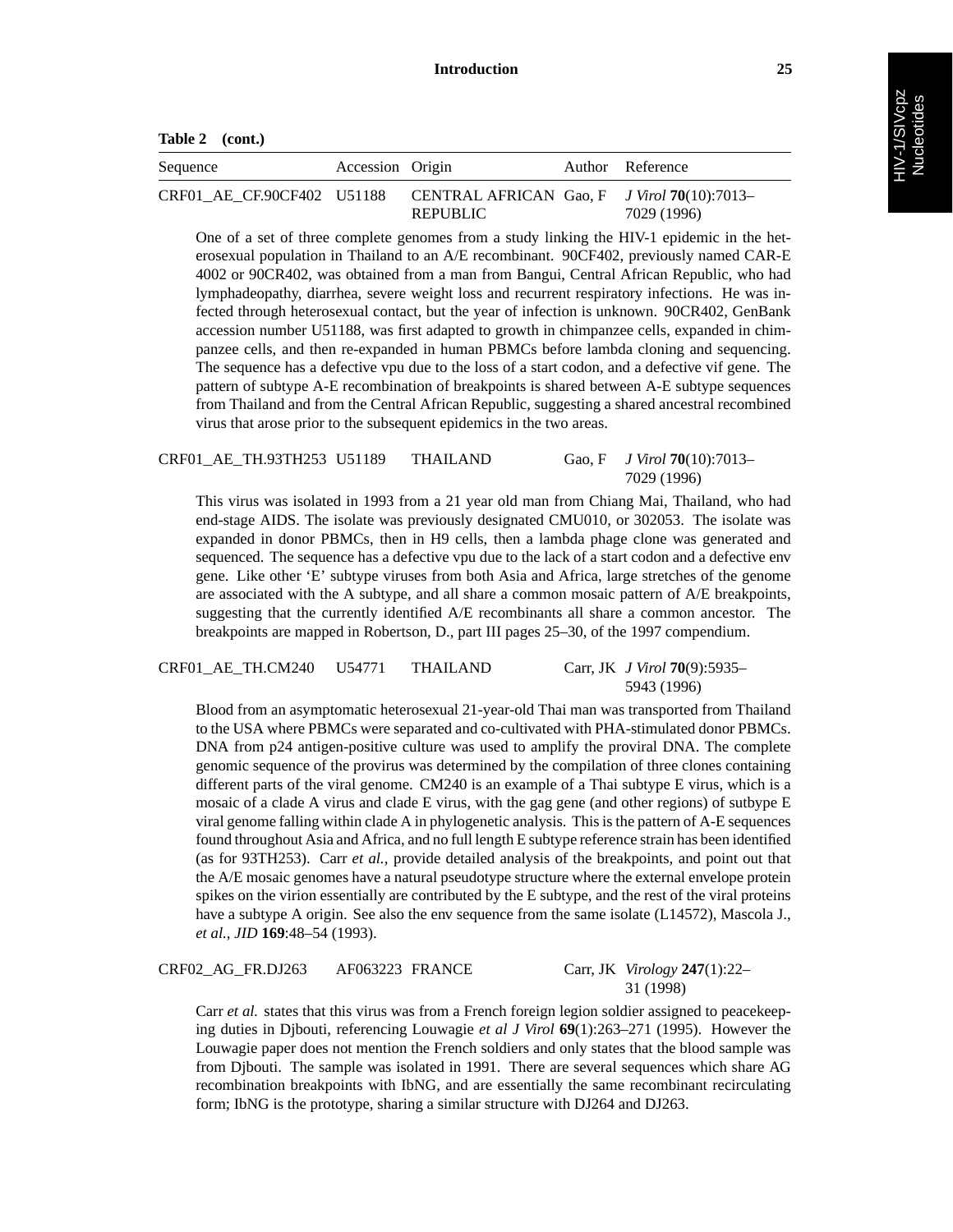| Table 2 | (cont.) |
|---------|---------|
|---------|---------|

| Sequence          | Accession Origin | Author   | Reference                     |
|-------------------|------------------|----------|-------------------------------|
| CRF02 AG FR.DJ264 | AF063224 FRANCE  | Carr, JK | Virology $247(1):22-31(1998)$ |

A small section of LTR sequence present in the DJ263 virus is not included in this file. Carr *et al.* states that this virus was from a French foreign legion soldier assigned to peacekeeping duties in Djbouti, referencing Louwagie *et al J Virol* **69**(1):263–271 (1995). However the Louwagie paper does not mention the French soldiers and only states that the blood sample was from Djbouti. The sample was isolated in 1991. There are several sequences which share AG recombination breakpoints with IbNG, and are essentially the same recombinant recirculating form; IbNG is the prototype, sharing a similar structure with DJ264 and DJ263.

## CRF02\_AG\_NG.IBNG L39106 NIGERIA Carr, JK *Virology* **247**(1):22–31 (1998)

HIV-1 IbNg was isolated from the PBMCs of an apparently healthy 23 year old man from Nigeria. The patient's PBMCs were cocultured with PHA-stimulated donor PBMCs from an HIV seronegative donor. After confirming HIV infection in the culture, a mixture of cells and culture supernatant were used to infect a second culture of donor PBMCs, with fresh PHA-stimulated PBMCs added on days 4 and 6. The cultured cells were harvested on day 8 and cytoplasmic RNA was harvested. RT-PCR was used to amplify the complete HIV-1 genome in 5 overlapping segments. The partial env gene sequence (U48628) was originally designated subtype A (Howard, T., et al., ARHR 10:1755-1757 (1994));as was the full length genome. The full length sequence was eventually shown to be an A-G recombinant with multiple cross-over points (Gao F, *et al., J. Virol* **70**:7013 (1996)). The breakpoints are mapped in (Robertson, D., *et al.*, part III pages 25–30, of the 1997 compendium). The IbNg sequence has a 16 bp insertion within the Lys-tRNA primer binding site, just  $3'$  of the  $5'$  LTR. It also has a single nucleotide deletion in tat cds at position 5449. See also the entry with accession number U48628, which is from another isolate taken from this same individual. There are several sequences which share recombination breakpoints with IbNG, and are essentially the same recombinant circulating form; IbNG is the prototype, sharing a similar structure with DJ264 and DJ263 (Carr *et al., Virology* **247**:22–31 (1998)).

### CRF03\_AB\_RU.KAL153-2 AF193276 RUSSIAN Liitsola, K *AIDS* **12**(14):1907–19 (1998) FEDERATION

This is the first complete genome sequence of the gag-A/env-B circulating recombinant form which is common among IV drug users in the Kaliningrad region of Russia. The nonrecombinant subtype A and subtype B parents of this recombinant are common in southern Ukraine and in Russia. A gag gene sequence from this same patient is available with accession number AF082414.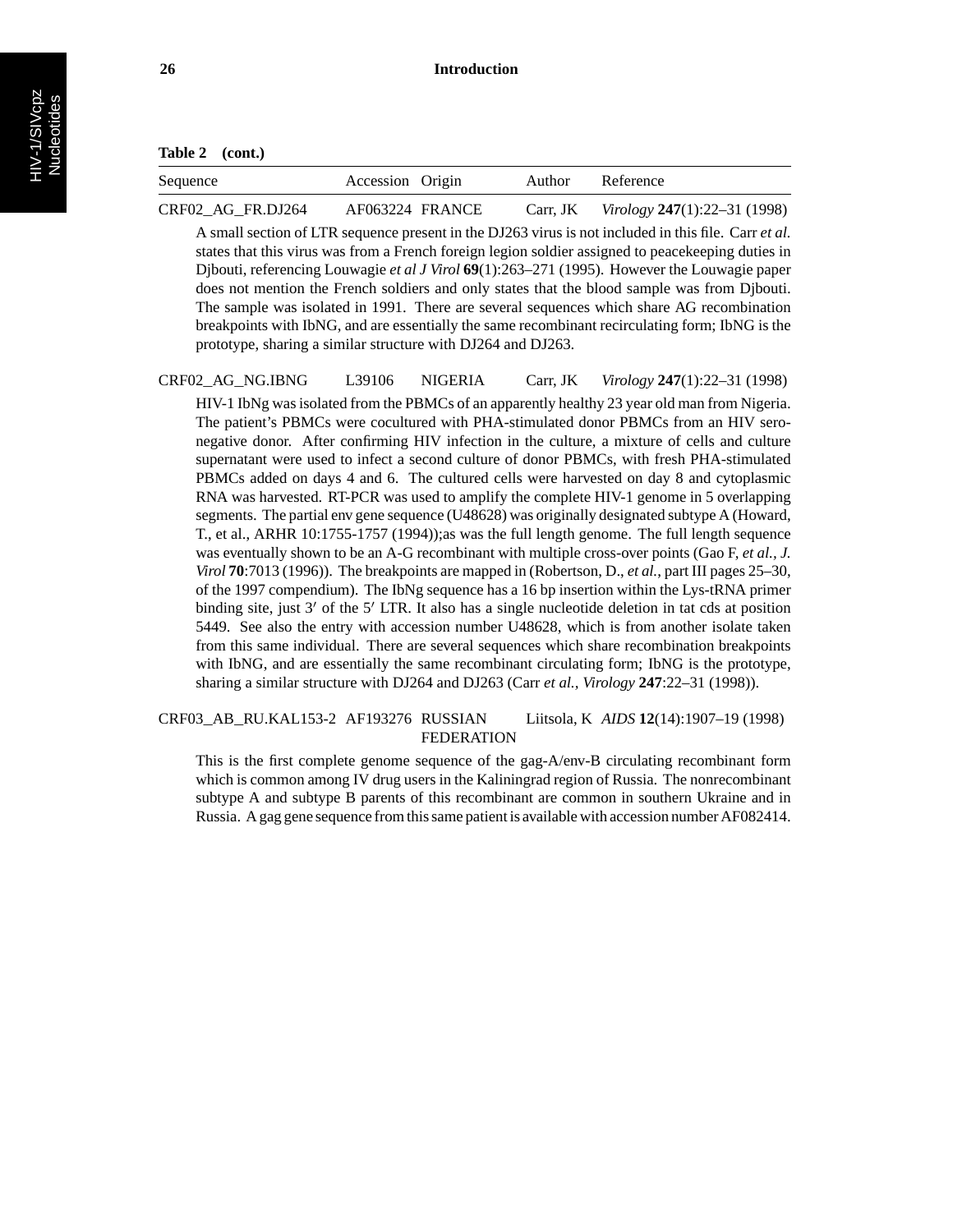| Table 2 | (cont.) |
|---------|---------|
|---------|---------|

| Sequence                                      | Accession Origin Author |  | Reference                      |
|-----------------------------------------------|-------------------------|--|--------------------------------|
| CRF04_cpx_CY.94CY032-3 AF049337 CYPRUS Gao, F |                         |  | J Virol 72(12):10234-41 (1998) |

This sample, like others in this study (see also subtypes A, B, C, and F) were collected in February 1994 from the AIDS clinic in Nicosia, Cyprus. Patient HO31 was a 24 year old asymptomatic female known to have been HIV seropositive for at least 5 years. Patient HO32 was a 35 year old asymptomatic male, also seropositive for at least 5 years. Both were IVDUs who had lived in Greece and used IV drugs there, before moving to Cyprus. DNA was extracted from patient PBMCs and PCR amplified. Products were cloned and sequenced. Two env gene clones from HO32 and one from HO31 were sequenced (accession numbers U28672, U28673 and U28685). Complete genome is only available for HO32 (CY032). For patient information see Kostrikis,L.G. *et al J Virol* **69**:6122–6130 (1995). This sequence has the same genetic recombination breakpoints as PVCH and PVMY, and 94CY032 is the prototype of the circulating recombinant form. The Gao *et al.* 1998 paper characterizes subtype I in greater detail, presenting the fist published account of this full length genome. The analysis of C2-V3 env gene sequences confirmed that 94CY032.3 was closely related to sequences previously classified as subtype I. However, the remainder of its genome various regions in which 94CY032.3 was significantly clustered with either subtype A or subtype G. Only regions in vpr, nef, and the middle portions of pol and env, formed independent lineages roughly equidistant from all other known subtypes. Since these latter regions most likely have a common origin, Gao et al. classified them all as subtype I, and report that 94CY032 represents a triple recombinant (A/G/I) with at least 11 points of recombination crossover. Since subtype I is now obsolete and has been found to consist of segments of subtype K as well as unknown regions, the new designation for this CRF should be AGKU.

# CRF04\_cpx\_GR.97PVMY AF119819 GREECE Nasioulas, G *ARHR* **15**(8):745–758 (1999)

The sequence was isolated from a 13 year old whose mother and father were IVDUs. The isolate is also called GR84. This sequence has the same genetic recombination breakpoints as CY032 and PVCH, and is one of the circulating recombinant forms of which CY032 is the prototype. See the previous entry for more information on the mosaic pattern.

CRF04\_cpx\_GR.97PVCH AF119820 GREECE Nasioulas, G *ARHR* **15**(8):745–758 (1999)

The sequence isolated from patient GR11 (accession AF049292) is from the same patient as 97PVCH AF049292. The patient was a 32 year old male IVDU with symptoms (CDC stage B3) in 1991, when sampled. He is no longer living. For patient information see information on patient GR11 in Nasioulas, G. *et al. ARHR* **14**(8):685–90 (1998). This sequence has the same genetic recombination breakpoints as CY032 and PVMY, and is one of the circulating recombinant forms of which CY032 is the prototype.

# AC\_IN.21301 AF067156 INDIA Lole, KS *J Virol* **73**(1):152–160 (1999)

A small section of the 5' LTR sequence present in the 21301 virus is not included in this sequence. This subtype AC sequence is one of several complete genomes from India. It is derived from primary PBMC cocultures taken April 3, 1993 from a 40 year old man from Pune in Maharashtra State, India who seroconverted in 1995; his risk factor was sex with commercial sex workers. This sample is available in plasmid form through the NIH AIDS Research and Reference Reagent Program and is named p95IN21301. Phylogenetic analysis at the HIV-DB shows that the subtype C regions of this genome cluster with other Indian subtype C sequences. This indicates that the A/C recombination event likely took place in India, rather than suggesting two introductions of HIV-1 (C and A/C) from outside.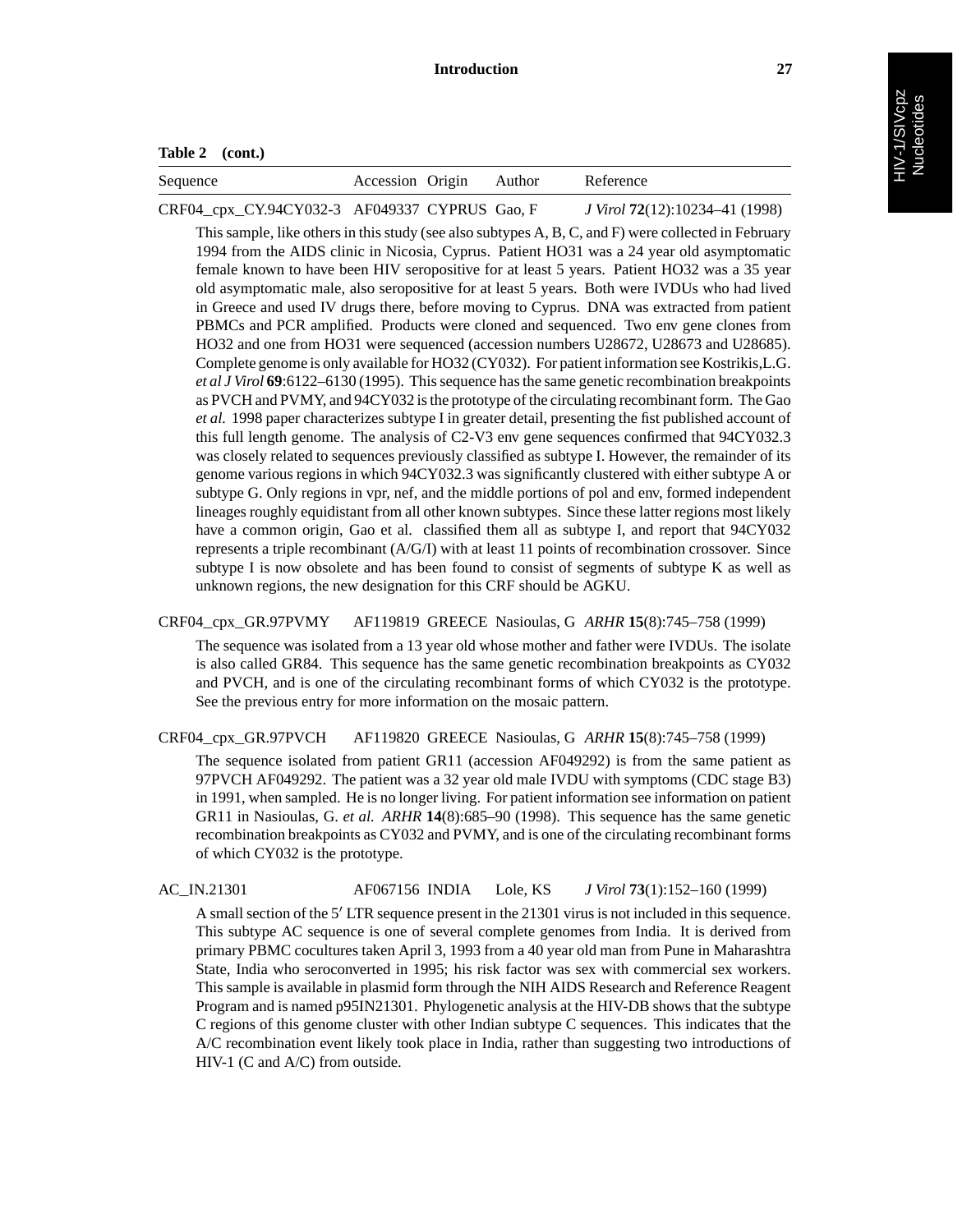| Sequence | Accession Origin |  | Author Reference                                                |
|----------|------------------|--|-----------------------------------------------------------------|
|          |                  |  | AC_RW.92RW009 U88823 RWANDA Gao, F J Virol 72(7):5680–98 (1998) |

See also U16220, U08793, for envelope gene sequences from this same patient. The isolate 92RW009 is part of a set generated through the WHO Global Programme on AIDS. The virus was derived from an asymptomatic 24 year old female from Kigali, Rwanda, whose route of infection is thought to be due to heterosexual contact. The blood sample was taken in 1992. The clone has a frameshift mutation in gag in position 213. The original env and gag sequences clustered with HIV-1 subtype A sequences (Gao, F., *et al., ARHR* **10**:1359–1368 (1994)), however, subsequent in-depth analysis of the full length genome sequence from the isolate suggests it is an AC mosaic sequence with multiple crossover points. The full length sequence and the information concerning its mosaic nature was kindly made available prior to publication and the manuscript is currently submitted (Gao, F., *et al.*, 1997). The breakpoints are marked in Robertoson, D., *et al.*, part III, pages 25–30, of the 1997 compendium. The cytopathic effects of both the primary isolate of this patient, and from early passage cultured virus was NSI on MT-2 cells when analyzed by two different WHO labs in 1993-1994 (WHO Network, *ARHR* **10**:1327–1343 (1994), and De Wolf, F., *et al., ARHR* **10**:1387–1400, 1994. The NIAID 1997 Reference Reagent Catalog classifies it as NSI. However, more recent papers (Zhang, L., *et al., ARHR* **13**(16):1357–1366, 1997, classify it as SI. This sequence is from PCR-amplified proviral DNA harvested from PBMCs from the NIH NIAID reagent repository. The NSI phenotyping was determined using earlier passages, and SI was associated with later passages, (J. Bradac, personal communication). Both the full length clone 92RW009.6 and the partial gp 120 clone 92RW009.14 (accession U08793) were amplified from the same DNA extracted from a short term primary PBMC culture prepared by Ogden Bioservices, stored in the NIAID Research Reagent Repository, and sent to Drs. Gao and Hahn on 2/3/93. It was lot 1 (22 Jan 93) B. Hahn, personal communication. Other env sequences from this isolate are :U16221, U08793, U13441, U16220, and U16222, and a gag sequence is U86545. Second receptor usage of this isolate was defined by [Zhang,L., Huang,Y., He,T., Cao,Y. and Ho,D.D. HIV-1 subtype and second-receptor use. Nature 383(6603), 768 (1996) MEDLINE 97048157] and [Zhang,L., Carruthers, C.D., He,T., Huang,Y., Cao,Y., Wang,G., Hahn,B. and Ho,D.D. HIV type 1 subtypes, coreceptor usage, and CCR5 polymorphism. *ARHR* **13**(16):1357– 1366 (1997) MEDLINE 98022612]. The CYTOPATHIC EFFECT (SI/NSI) phenotype of this isolate was not determined from the same passage as this sequence, but from 1-2 passages later of this same virus. The full length sequence and the information concerning its mosaic nature was kindly made available prior to publication, and the manuscript is currently submitted (F. Gao *et al.*, (1997)). Biotypes were determined by MT-2 syncytium assay; however, both syncytium-inducing (SI) and non-syncytium-inducing (NSI) variants may be present in the viral "swarm" for each isolate. Recent studies indicate that NSI isolates contain predominantly CCR5-using variants while most SI isolates contain both CXCR4 (SI) and CCR5 (NSI) variants. Some SI isolates may contain dual-tropic variants that use both CXCR4 and CCR5 co-receptors. The isolate 92RW009 is available from the NIH AIDS Reagent program, and is SI R5X4.

#### AC\_SE.SE9488 AF071474 SWEDEN Carr, JK Unpublished

Although the features source line in the original GenBank entry specified that this was a recombinant between subtypes A and D, it is actually a recombinant between subtypes A and C. The GenBank record has also been corrected. Small sections of the  $5'$  and  $3'$  LTRs are not included in this sequence.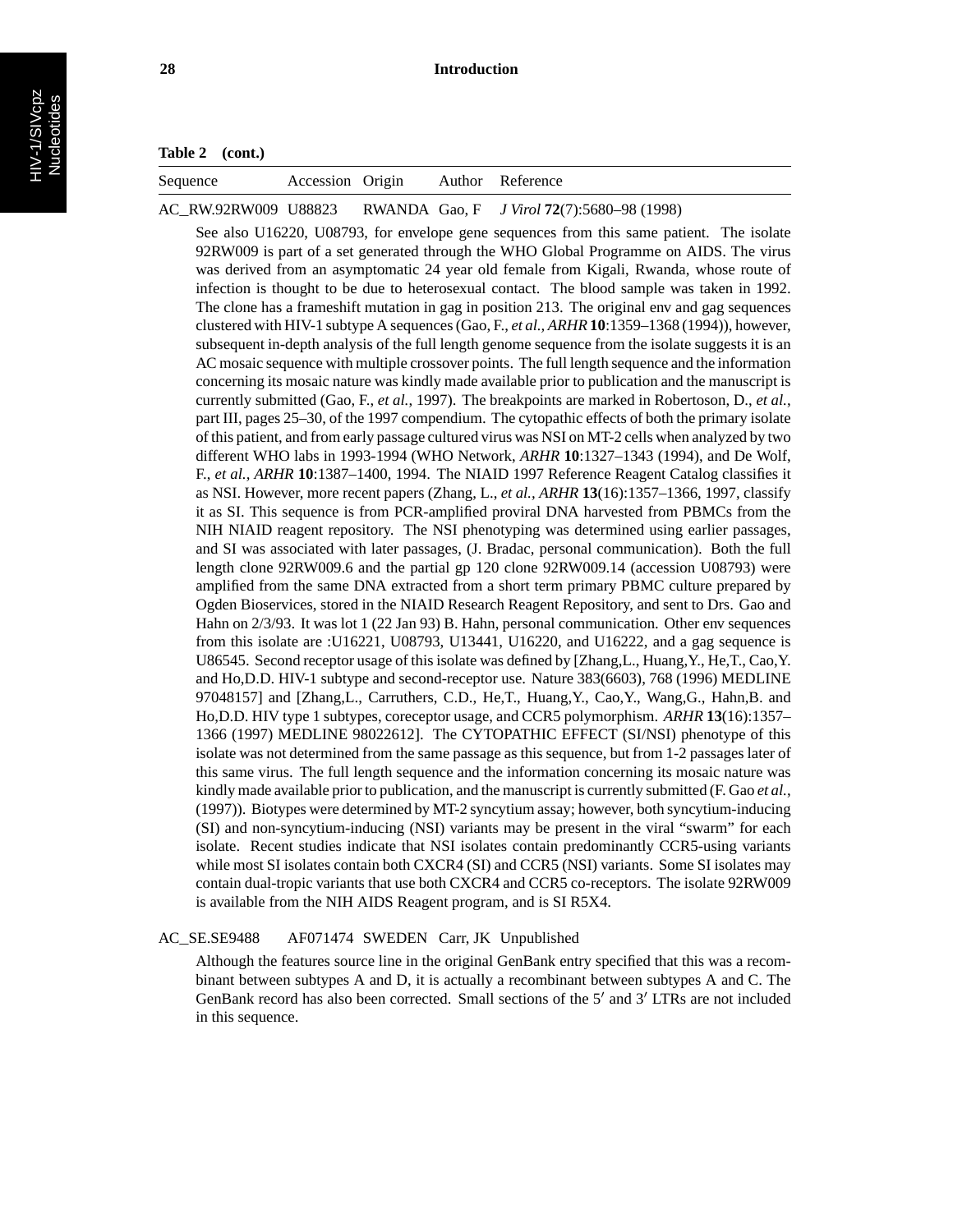| Sequence            | Accession Origin |        | Author    | Reference                           |
|---------------------|------------------|--------|-----------|-------------------------------------|
| AC ZM.ZAM184 U86780 |                  | ZAMBIA | Alaeus, A | <i>Virology</i> 213(1):80–86 (1995) |

The envelope gene from this sample, from a Zambian woman taken in 1990 (J. Louwagie *et al., J. Virol.* **69**:263–271 1995), proved to be an A/C recombinant in subsequent phylogenetic analyses (D. Robertson *et al., Nature* **374**:124–126 (1995)). The full length provirus was recovered using PCR, and sequenced, according to the method described in M. O. Salminen *et al., Virology* **213**:80– 86 (1995). Additional clones from serial samples from the index case ZAM184, and from her spouse who was also HIV-1 positive (GenBank Accession # U86768–U86781, inclusive) represent gag, env, or additional full sequences from this couple. The A/C mosaic pattern of the full length genomic sequence is presented in M. O. Salminen *et al., J. Virol.* **71**:2647–2655 (1997). See also entry with accession number L22955. , and also in Robertson, D., *et al.*, part III pages 25–30, of the 1997 compendium. All coding sequences are intact.

| ACD SE.SE8603 AF075702 SWEDEN |  | Carr, JK | AIDS 13(14):1819-1826 |
|-------------------------------|--|----------|-----------------------|
|                               |  |          | (1999)                |

Small sections of the  $5'$  and  $3'$  LTRs are not included in this sequence.

| AD SE.SE7108 | AF071473 SWEDEN | Carr.JK | AIDS 13(14):1819-1826 |
|--------------|-----------------|---------|-----------------------|
|              |                 |         | (1999)                |

Small sections of the  $5'$  and  $3'$  LTRs are not included in this sequence.

ADH\_NO.NOGIL3 AJ237565 NO Jonassen, TO *ARHR* **16**(1):49-58 (2000)

Unpublished 38685 Three Norwegians, a couple and their daughter, died from AIDS in 1976 after up to 10 years of clinical manifestations of HIV infection (Lindboe *et al., Acta Pathol. Microbiol, Immunol. Scand.* **94**:117–123 (1986); Froland *et al., Lancet* 1344–1345 (1988)). In phylogenetic analysis, the obtained sequences of the HIV pol and vif genes clustered with the HIV-1 group O clade. The genotyping was confirmed by detection of antibodies against HIV-1 group O in blood samples from the father and the mother.

| ADU CD.MAL | X04415 | (FORMER ZAIRE)       | Gao. F | J Virol 72(12):10234-10241 |
|------------|--------|----------------------|--------|----------------------------|
|            |        | Dem Rep of the Congo |        | 1998                       |

This sequence is from a lambda phage clone derived from the Zairean isolate MAL. MAL was recovered in 1985 from a 7 year old boy with ARC, probably infected by a blood transfusion in 1981, as his parents were seronegative. All reading frames are intact except for vpu, due to the loss of a start codon. A reconstructed infectious clone is available. MAL was one of the first African sequences characterized and soon after the initial characterization it was determined to be a mosaic (Li, W. H, *et al., Genetics* **116**:s44 (1987)). Recent analysis suggests that it has three different distinct subtype associations, A, D, and I, and some regions that are difficult to characterize. (see Robertson, D., *et al.*, part III pages 25–30, of this compendium, 1997). The I association is based on phylogenetic analysis with a clone from Cyprus that was the first I subtype characterized (94CY032), this clone 94CY032, itself, appears to be A-G-I mosaic (see Robertson, D., *et al.*, part III pages 25–30, of this compendium, 1997). A region similar to the vpu cds of HIVELI exists from positions 5636 (starts with 'ata' instead of 'atg') to 5881.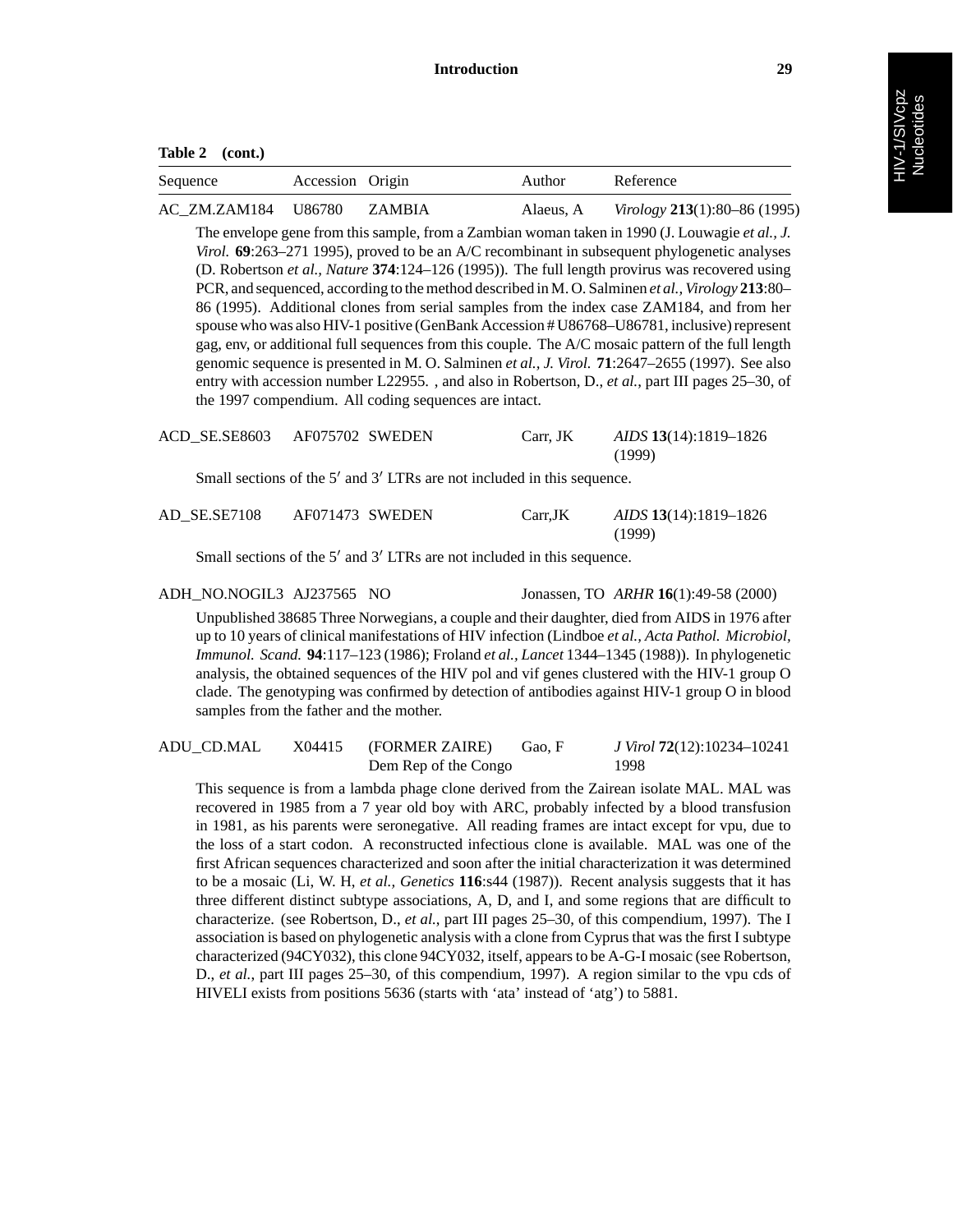| Table 2 | (cont.) |
|---------|---------|
|---------|---------|

| Sequence      | Accession Origin |                | Author | Reference                                           |
|---------------|------------------|----------------|--------|-----------------------------------------------------|
| AG NG.92NG003 | U88825           | <b>NIGERIA</b> |        | Abimiku, AG <i>ARHR</i> 10(11):1581-<br>1583 (1994) |

This sequence is from a PCR clone from an NSI primary culture from isolate G3, renamed 92NG003 to be consistent with WHO nomenclature. The sample was taken in 1992 from a 27 year old, asymptomatic HIV seropositive female prostitute from Jos, Nigeria. (Abimiku, A., *ARHR* **10**:1581–1583 (1994), env sequence accession number U13208). The isolate came from the Institute of Human Virology, Baltimore, MD, and is NSI. While originally described as subtype G in env, this genome has some A/G regions, with A-like regions in the central part of the genome that are similar to CRF\_AG(IbNG), suggesting it may be a recombinant of a G subtype virus and an IbNG like virus (J. Carr, pers. comm.) A and G breakpoints are mapped in Robertson, D., et al., part III pages 25–30, of the 1997 compendium, and in Gao 1998. There are frameshift mutations associated with 10-16 bp deletions in vpr and vpu, at positions 5024 and 5485, as well as deletions totaling 33 bp near the  $3'$  end of the V3 loop. Nef has an altered initiation codon at position 8113. The sequence with accession number U13208 is from this same isolate. In the pol gene protease region, several other sequences cluster with this one in phylogenetic analysis (AF025737, AF075676 and AF075672), with at least 4 isolates obtained from Nigeria, suggesting 92NG003 may turn out to be a representative of a circulating recombinant form.

## AGU\_CD.Z321 U76035 (FORMER ZAIRE) Choi, DJ *ARHR* **13**(4):357– Dem Rep of the Congo 361 (1997)

Z321B is a later passage of isolate Z321 (see GenBank Accession Number M15896); Z321 was isolated from a 1976 Zairian serum sample; Z321 was grown to industrial scale in a chronically infected T-cell line to manufacture an inactive, therapeutic HIV-1 immunogen; Z321B was established from this industrial scale stock; as with Z321, Z321B contains a mutation in the termination codon of the tat gene, (bases 2294-2296) so that the tat gene of HIVZ321 extends further downstream (bases 2342-2344), and has a defective vpr and vpu. Recent analysis suggests that it has three different distinct subtype associations, A, G and I, and some regions that are difficult to characterize as part of any known subtypes (see Robertson, D., *et al.*, part III pages 25–30, of this compendium, 1997). The I association is based on phylogenetic associations with a clone from a Cyprus isolate that was the first I subtype characterized (95CY032). The 95CY032 clone also appears to be an A-G-I mosaic (Robertson, D., *et al.*, part III pages 25–30, of this compendium, 1997) but with different recombination breakpoints.

#### AGJ(BFP90)\_AU.BFP90 AF064699 AUSTRALIA Oelrichs, RB *ARHR* **14**(16):1495–

1500 (1998)

HIV-1 from Burkina Faso, identified in Australia. The patient is a 32 year old African male who acquired the infection heterosexually in 1991. The patient was diagnosed in August 1996 at which time he had a CD4 count of 125. This sequence was derived by PCR directly from patient PBMCs when therapy-naive. The genome of this virus is a mosaic between subtypes A, G and J. The LTR is subtype J, a segment of about 950 bp at the beginning of gag is subtype A, the remainder of gag and part of the protease sequence are subtype G. Most of the pol gene cannot be assigned to a subtype. The mid-genome accessory region is mostly subtype J. gp120 is subtype G. The  $3'$  region of gp41, the third exons of tat and rev, and the nef gene are subtype J. The subtype G protease region clusters tightly in phylogenetic analysis, with three sequences from the Ivory Coast (accession numbers AF000482, AF000491 and AF000492), indicating that this is possibly a circulating recombinant form with 4 isolates from 2 different countries obtained to date (Aug 1999).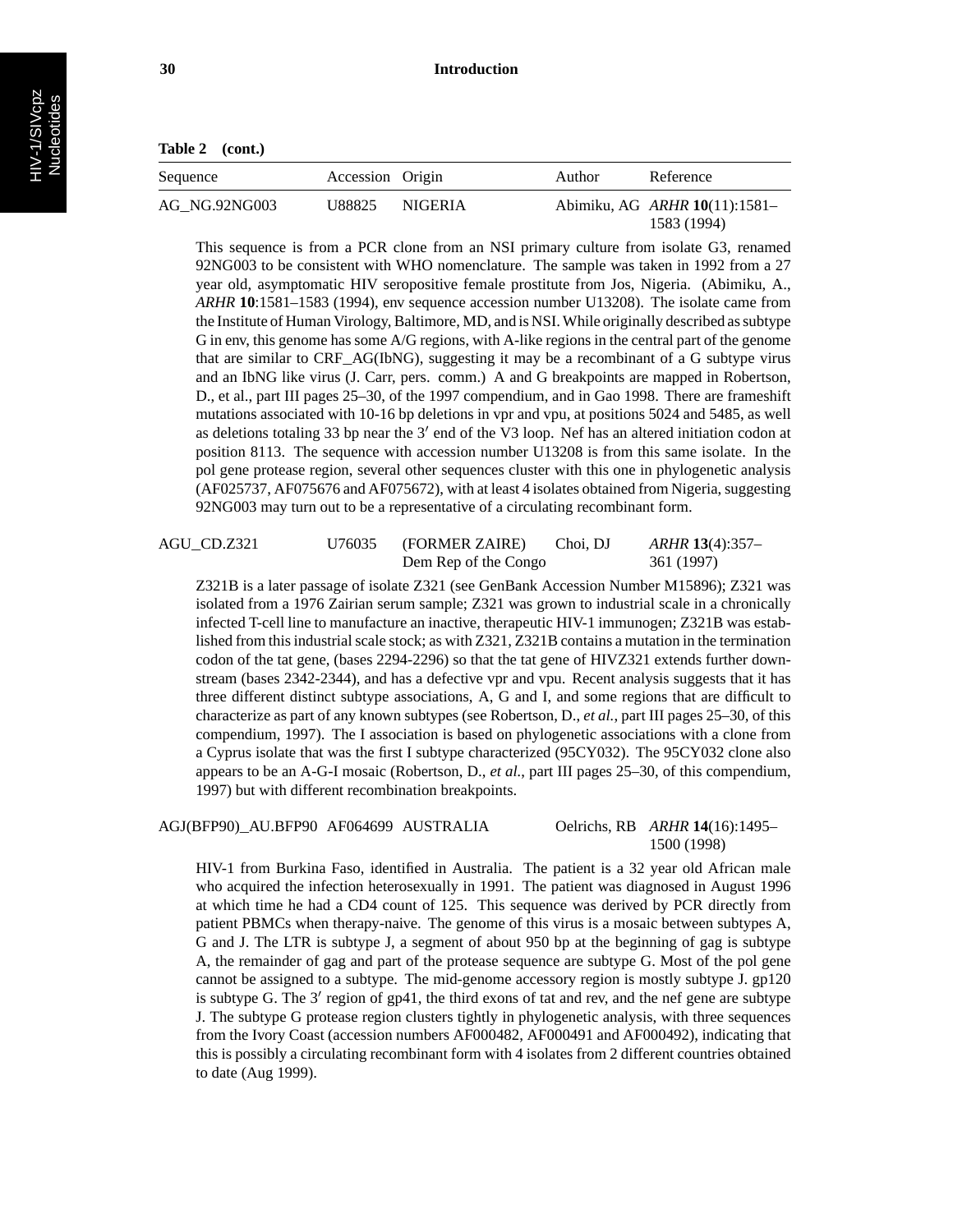| Table 2 | (cont.) |
|---------|---------|
|---------|---------|

| Sequence                           | Accession Origin | Author      | Reference   |
|------------------------------------|------------------|-------------|-------------|
| AGJ(BFP90) ML.95ML84 AJ245481 MALI |                  | Montavon, C | Unpublished |

This sequence is AG?J recombinant with an identical mosaic pattern to AG?J(BFP90) with accession number AF064699. The subtype G protease region clusters tightly in phylogenetic analysis, with three sequences from the Ivory Coast (accession numbers AF000482, AF000491 and AF000492), indicating that this is possibly a circulating recombinant form with 4 isolates from 2 different countries obtained to date (Aug 1999).

| AJU BW.98-2117  |                 | AF192135 BOTSWANA Novitsky, VA |       | Unpublished (1999)                       |
|-----------------|-----------------|--------------------------------|-------|------------------------------------------|
| BF BR.93BR029.4 | AF005495 BRAZIL |                                | Gao.F | J Virol <b>72</b> (7):5680–<br>98 (1998) |

The isolate 93BR029 is part of a set of isolates obtained through the WHO Global Programme on AIDS (WHO Network, *ARHR* **10**:1327–1344 (1994)), and came from an asymptomatic HIV seropositive, 17 year old male, with unknown risk factor, from Sao Paulo, Brazil, sampled in 1993. The isolate had an NSI phenotype by an MT-2 assay. The isolate 93BR029 was established and propagated by short term cocultivation with normal donor lymphocytes, and then the near full length genome was PCR amplified and sequenced. An envelope gene sequence from this isolate is described in F. Gao *et al., J. Virol.* **70**:1651–1657 (1996). The envelope gene was first described as an F subtype, however subsequent phylogenetic analysis of the full length genome indicated the full length genome is a mosaic with regions of B and F subtype. The breakpoints are mapped in Robertson, D., *et al.*, part III pages 25–30, of the 1997 compendium. There are two frame shift mutations in gag, in positions 269 and 472. Biotypes were determined by MT-2 syncytium assay; however, both syncytium-inducing (SI) and non-syncytium-inducing (NSI) variants may be present in the viral "swarm" for each isolate. Recent studies indicate that NSI isolates contain predominantly CCR5-using variants while most SI isolates contain both CXCR4 (SI) and CCR5 (NSI) variants. Some SI isolates may contain dual-tropic variants that use both CXCR4 and CCR5 co-receptors. The isolate 93BR029 is available from the NIH AIDS Reagent program, and is NSI R5.

| MO CM.97CAMP645MO AJ239083 CAMEROON Peeters, M |  | J Virol <b>73</b> (9):7368– |
|------------------------------------------------|--|-----------------------------|
|                                                |  | 7375 (1999)                 |

Sequence from a 29 year old Cameroonean woman, risk factors heterosexual sex and blood transfusion. The sample was taken in March 1997; at the time the woman was asymptomatic. The patient appeared to be dually infected with a group M (subtype AG\_IBNG) and a recombinant M/O virus:envelope sequences from both groups could be found, but only group M gag and pol sequences.

O\_CM.ANT70 L20587 CAMEROON Vanden Haesevelde, M *J Virol* **68**(3):1586– 1596 (1994)

ANT70 was isolated from the first O group infection discovered, and the very divergent LTR sequence was published in 1990 (de Leys, R., *et al., J Virol* **64**:1207–1216 (1990)). The isolate came from CDC stage II infected 19 year old female with unusual serological reactivity, who progressed to CDC stage III before publication of [1]. Both a man and his wife were infected with an O group HIV-1. The wife seroconverted in March, 1987. Both the husband and wife were originally from Cameroon, and living in Belgium. The husband was CDC stage III at the time virus was isolated from the wife for sequencing. The wife had a CD4:CD8 ratio of 0.25. Supernatant from the original coculture of wife PBMCs plus PHA-stimulated donor PBMCs, was used to infect MOLT4 clone 8 cells and MT-4 cells. Syncytia were formed in both these cell lines. After several weeks culture, chronically infected cell lines were obtained that shed virus, and supernatant from these stable lines were used for viral RNA isolation. HIV-1 O group viruses have the same genetic organization as HIV-1 M group viruses. For a review see Korber, B., *et al.*, Human Retroviruses and AIDS Database, Part III, 41–56 1996.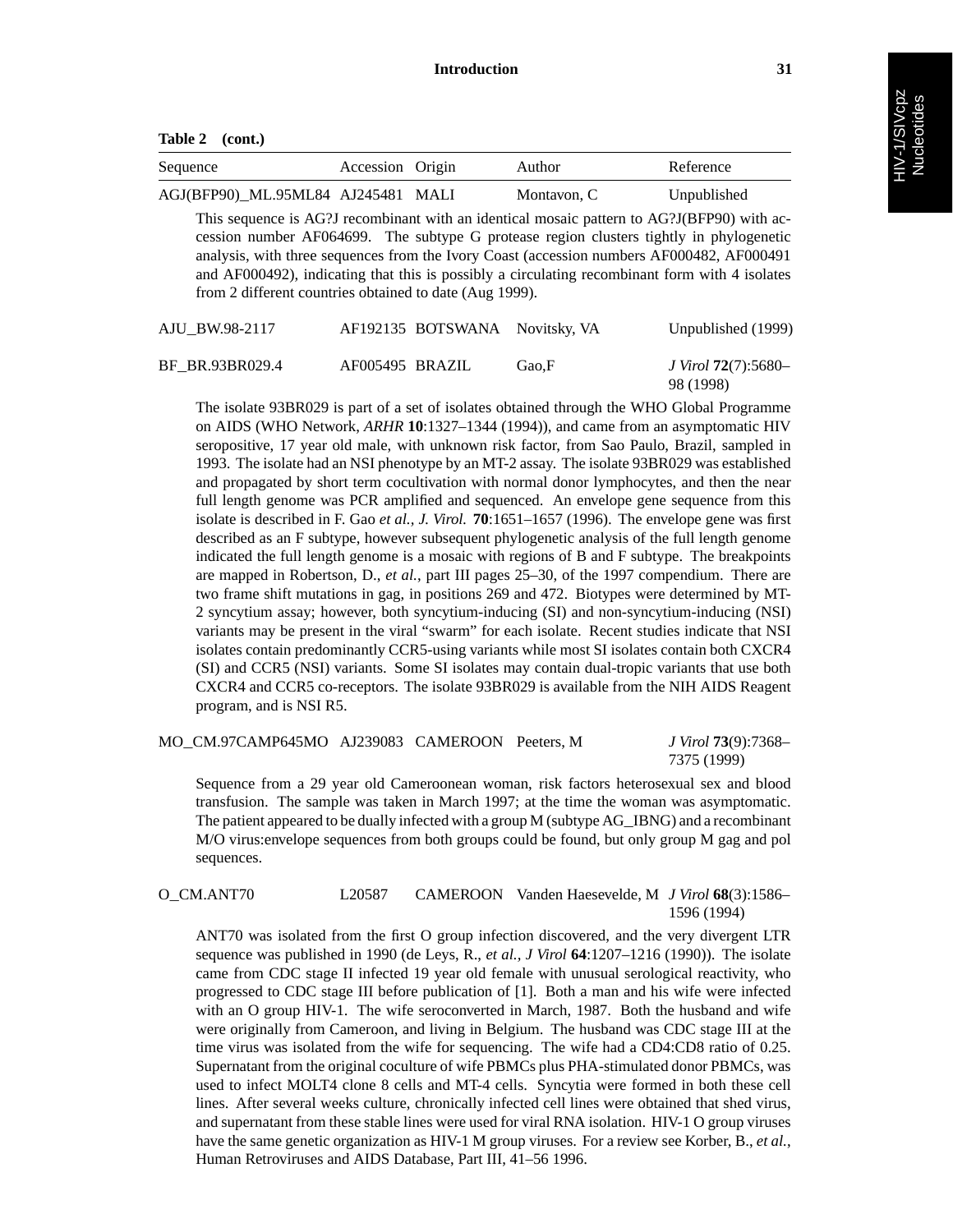| Sequence | Accession | Origin | vuthor | elerence |
|----------|-----------|--------|--------|----------|
|          |           |        |        |          |

O\_CM.MVP5180 L20571 CAMEROON Gurtler, LG *J Virol* **68**(3):1581–1585 (1994)

This isolate was derived from a Cameroonian woman, sampled in 1991, who died of AIDS in 1992. The viral isolate MVP-5180 was grown in several human T-cell lines and the monocytic U937 line. The isolate MVP5180 is available from the NIH AIDS Reagent program, and is SI R5X4. A summary of isolates with known co-receptor usage can be found in the HIV database reviews.

N\_CM.YBF30 AJ006022 CAMEROON Simon, F *Nature Med* **4**(9):1032–1037 (1998)

YBF30 was also tested on cell lines expressing CCR2b and CCR3 and did not utilze these coreceptors. YBF30 grew on chimpanzee PBMCs, but did not replicate in T-cell lines (MT-2 and HUT78). YBF30 infection of cells was entirely blocked by RANTES alone or in combination with MIP-1alpha and MIP-1beta. YBF30 was isolated from a 40 year old woman who had never travelled outside Cameroon. She presented with Histoplama capulatum infection of the colon in May, 1995 and died of AIDS (cachexia, neurological involvement and suspected disseminated histoplasmosis) in December, 1995. YBF30 was isolated from a May, 1995 blood sample and YBF31 from a December 1995 blood sample. YBF30 and YBF31 are greater than 98% identical to each other and less than 85% identical to HIV-1 M group, HIV-1 O group and SIV-CPZ sequences. The authors propose labelling this and similar viruses as N (between M and O, and also non-O non-M) group HIV-1. The N group designation is based upon sero-epidemilogical surveys in Cameroon, and another sequence (YBF105 not yet submitted to the databases) which indicate that more than one patient is infected with this clade of HIV-1. 700 stored sera collected between 1988 and 1997 were serologically tested, with a peptide-based EIA. 611 (87%) were reactive with M-group. 65 (9%) were reactive with O group. 8 were indeterminate. 16 (2%) were reactive with SIV-CPZ and not M or O group, 3 of these were strongly reactive with YBF30 peptides. A partial Pol gene was sequenced for one (YBF105).

SIVCPZUS AF103818 United States Gao, F *Nature* **397**(6718):436–441 (1999)

This full length molecular clone of a simian immunodeficiency virus, which infected an African wild-caught chimpanzee (Marilyn) who was the only chimpanzee identified as virus infected during a serosurvey of 98 chimpanzees in 1985. Marylin had never been used in AIDS research and had not recieved human blood products after 1969. She died in captivity in 1985 after giving birth to stillborn twins. The complete genome was sequenced from 4 overlapped PCR fragments, amplifed in 1998 from spleen tissues frozen at autopsy in 1985. Recovery of infectious virus from the frozen tissue was attempted but unsuccessful.

SIVCPZGAB X52154 GABON Huet, T *Nature* **345**(6273):356–359 (1990)

The CPZ genome is more closely related to HIV-1s than to any other HIV or SIV viral sequences, but it is more divergent from prototypical HIV-1 than any other isolate, with possible exception of the partially characterized ANT70. CPZ is especially different with respect to the vpU gene product. Also see CPZGAB2, U11495 for a sequence fragment from an additional chimpanzee caught in Gabon